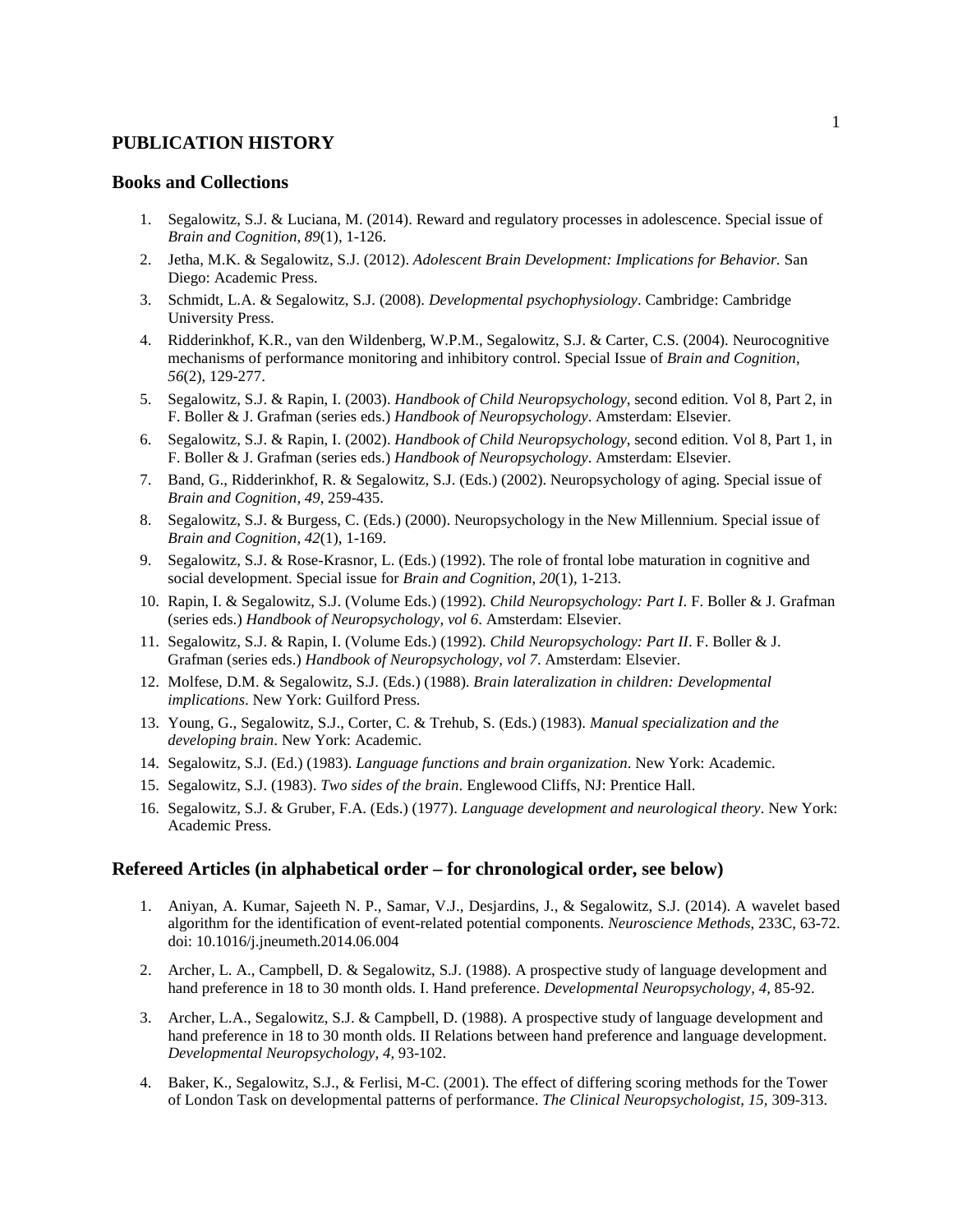- 5. Baker, K., Segalowitz, S.J., & Ferlisi, M-C. (2001). The relation between performance on the Wisconsin Card Sorting Test and working memory, inhibition and complex attention in children and adults. *Brain and Cognition, 47,* 186-189.
- 6. Band, G. P., Ridderinkhof, K. R., & Segalowitz, S. (2002). Explaining neurocognitive aging: is one factor enough? *Brain and Cognition, 49(3),* 259-267.
- 7. Beaton, E.A. , Schmidt, L.A. , Ashbaugh, A.R., Santesso, D.L., Antony, M.M. , McCabe, R.E., Segalowitz, S.J., Schulkin, J. (2006). Low Salivary Cortisol Levels among Socially Anxious Young Adults: Preliminary Evidence from a Selected and a Non-selected Sample. *Personality and Individual Differences, 41,* 1217- 1228.
- 8. Bebout, L.J., Segalowitz, S.J. & White, G.J. (1980) Children's comprehension of instructions containing causal constructions with Because and So. *Child Development, 51,* 565-568.
- 9. Benjafield, J. & Segalowitz, S.J. (1993). Left and right in Leonardo's drawings of faces. *Empirical Studies of the Arts, 11,* 25-32.
- 10. Campopiano, A., van Noordt, S., & Segalowitz, S.J. (2018). STATSLAB: An open-source toolbox for computing single-subject effects using robust statistics. *Behavioural Brain Research, 347*, 425-435.
- 11. Capuana, L. J**.**, Dywan. J., Tays, W. J., Elmers, J. L., Witherspoon, R., & Segalowitz, S. J. (2014). Factors influencing the role of autonomic regulation in the service of cognitive control. *Biological Psychology, 102*, 88-97.
- 12. Capuana, L., Dywan, J., Tays, W.J., & Segalowitz, S.J. (2012). Cardiac workload and inhibitory control in younger and older adults. *Biological Psychology*, *90*, 60-70.
- 13. Chapman, J.S. & Segalowitz, S.J. (1983). Birth stress, lateral preference and cognitive functioning in prematurely born five year olds. *Nursing Papers (suppl.),* 373-386.
- 14. Chevalier, H., Metz-Lutz, M-N., & Segalowitz, S.J. (2000). Impulsivity and control of inhibition in benign focal childhood epilepsy. Brain and Cognition, 43, 86-90 (short communication).
- 15. Choma, B., Hafer, C.L., Dywan, J., Segalowitz, S.J., Busseri, M. (2012). Political liberalism and political conservatism: functionally independent? *Pers Indiv Diff*, *53*(4), 431-436.
- 16. Cudmore, L.J., & Segalowitz, S.J. (2000). Signal-to-noise ratio sensitivity in ERPs to stimulus and task complexity: different effects for early and late components. *Brain and Cognition, 43,* 130-134.
- 17. Cudmore, L.J., Segalowitz, S.J., & Dywan, J. (2000). EEG Coherence Shows Altered Frontal-Parietal Communication in TBI During a Dual-Task. *Brain and Cognition, 44,* 86-90 (short communication).
- 18. Davies, P.L., Segalowitz, S.J., Dywan, J., & Pailing, P.E. (2001). Error-related negativity and positivity as they relate to other ERP indices of attentional control and stimulus processing. *Biological Psychology, 56,* 191-206.
- 19. Davies, P.L., Segalowitz, S.J. & Gavin, W.J. (2004). Development of Error Monitoring ERPs in Adolescents. *Annals of the New York Academy of Sciences, 1021,* 324-328.
- 20. Davies, P.L., Segalowitz, S.J., & Gavin, W.J. (2004). Development of Response-Monitoring ERPs in 7- to 25-Year-Olds. *Developmental Neuropsychology, 25(3),* 355-376.
- 21. Davis, C. P., Libben, G., & Segalowitz, S. J. (2019). Compounding matters: Event-related potential evidence for early semantic access to compound words. *Cognition, 184*(1), 44-52.
- 22. Desjardins, J.A., & Segalowitz, S.J. (2013). The timing and consistency of event-related potential responses when processing faces: Deconstructing the P100-N170 complex using ICA and robust estimation. *Journal of Vision,* 13(5):22, 1–18. http://www.journalofvision.org/content/13/5/22, doi:10.1167/13.5.22.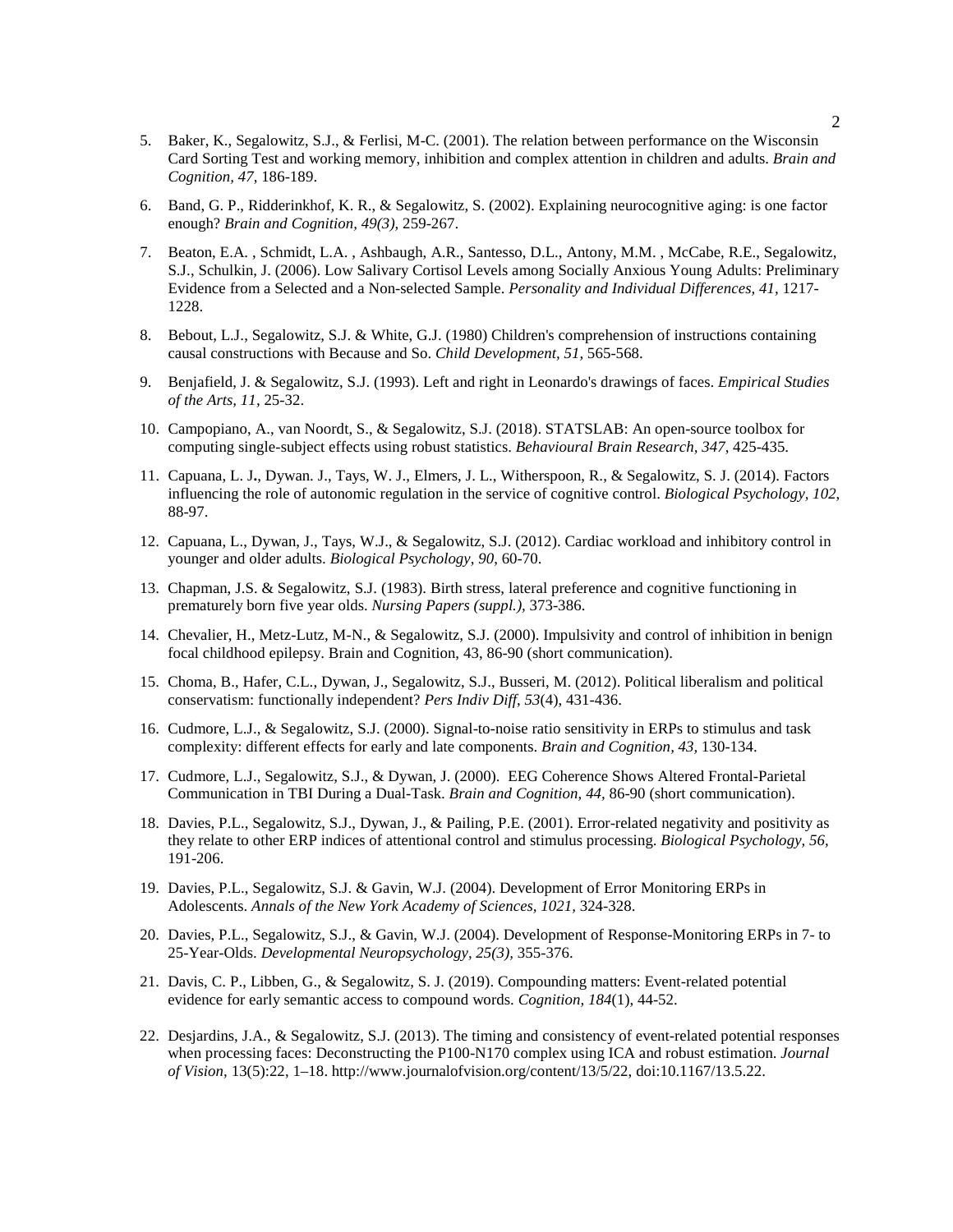- 23. DuPuis, D., Ram, N., Willner, C.J., Karalunas, S., Segalowitz, S.J., Gatzke-Kopp, L.M. (2015). Implications of Ongoing Neural Development for the Measurement of the Error-Related Negativity in Childhood. *Developmental Science*, *18*(3)*,* 452-468*.* DOI: 10.1111/desc. 12229.
- 24. Dywan, J., Mathewson, K. J., Choma, B. L., Rosenfeld, B., & Segalowitz, S. J. (2008). Autonomic and electrophysiological correlates of emotional intensity in older and younger adults. *Psychophysiology*, *45*, 389–397.
- 25. Dywan, J. & Segalowitz, S.J. (1996). Self- and family ratings of adaptive behavior after traumatic brain injury: Psychometric scores and frontally generated ERPs. *Journal of Head Trauma Rehabilitation, 11,* 79- 95.
- 26. Dywan, J. Segalowitz, S.J. & Arsenault, A. (2002). Electrophysiological response during source memory decisions in older and younger adults. *Brain and Cognition, 49,* 322-340.
- 27. Dywan, J., Segalowitz, S.J., DiMatteo, L., & Murphy, W. (1996). Late slow potential indices of face recognition in prosopagnosia. *Brain and Cognition, 30,* 408-411 (short communication).
- 28. Dywan, J., Segalowitz, S.J., Henderson, L., & Jacoby, L. (1993). Memory for source in traumatic brain injury. *Brain and Cognition, 21,* 20-43.
- 29. Dywan, J., Segalowitz, S.J. & Unsal, A. (1992). Speed of information processing, health and cognitive performance in older adults. *Developmental Neuropsychology, 8,* 473-490.
- 30. Dywan, J., Segalowitz, S. J., Webster, L., Hendry, K., & Harding, J. (2001). ERP evidence for age-related differences in attentional allocation during a source monitoring task. *Developmental Neuropsychology, 19,* 99-120.
- 31. Dywan, J., Segalowitz, S.J., & Webster, L. (1998). Source monitoring: ERP evidence for greater reactivity to non-target information in older adults. *Brain and Cognition, 36,* 390-430.
- 32. Dywan, J., Segalowitz, S.J., & Williamson, L. (1994). Memory for source and frontal lobe function in older adults: Psychometric and electrophysiological (CNV) correlates. *Psychology and Aging, 9,* 568-577.
- 33. Gatzke-Kopp, L. M., Jetha, M. K., & Segalowitz, S. J. (2014). The role of resting frontal EEG asymmetry in psychopathology: Afferent or efferent filter? *Developmental Psychobiology*, *56*, 73–85.
- 34. Gatzke-Kopp, L. M., Willner, C. J., Jetha, M., K., Abenavoli, R. M., DuPuis, D., & Segalowitz, S. J. (2015). How does Reactivity to Frustrative Non-Reward Increase Risk for Externalizing Symptoms? *International Journal of Psychophysiology*, *98*, 300-309. doi:10.1016/j.ijpsycho.2015.04.018
- 35. Hafer, C.L., Drolet, C.E., Davis, E.E., Segalowitz, S.J., & Shulman, E.P. (in press). Evidence of a Processing Advantage for Deservingness-Relevant Information. *Social Psychology. (*Accepted July 9, 2019, SoPsy-MS-877R1)
- 36. Henderson, S. E., Callegari, J. M., Desjardins, J. A., Hall, S. A., Segalowitz, S. J., & Campbell, K. L. (in press). Increased alpha suppression with age during involuntary memory retrieval. *Psychophysiology* (accepted 2021-09-13, PsyP-2021-0014.R1).
- 37. Hopkins, M. J., Dywan, J., & Segalowitz, S. J. (2002). Altered electrodermal response to facial expression after closed head injury. *Brain Injury, 16,* 245-257.
- 38. Jetha, M. K., Segalowitz, S. J., & Gatzke-Kopp, L. M. (2021). The reliability of visual ERP components in children across the first year of school. *Dev Psychobiol*. doi: 10.1002/dev.22150
- 39. Jetha, M.K., Zheng, X., Goldberg, J.O., Segalowitz, S.J., & Schmidt, L.A. (2013). Shyness and Emotional Face Processing in Schizophrenia: An ERP study. *Biological Psychology*, *94,* 562– 574.
- 40. Jetha, M.K., Zheng, X., Schmidt, L.A., & Segalowitz, S.J. (2012). Shyness and the first 100 milliseconds of emotional face processing. *Social Neuroscience, 7*(1), 74-89. http://dx.doi.org/10.1080/17470919.2011.581539.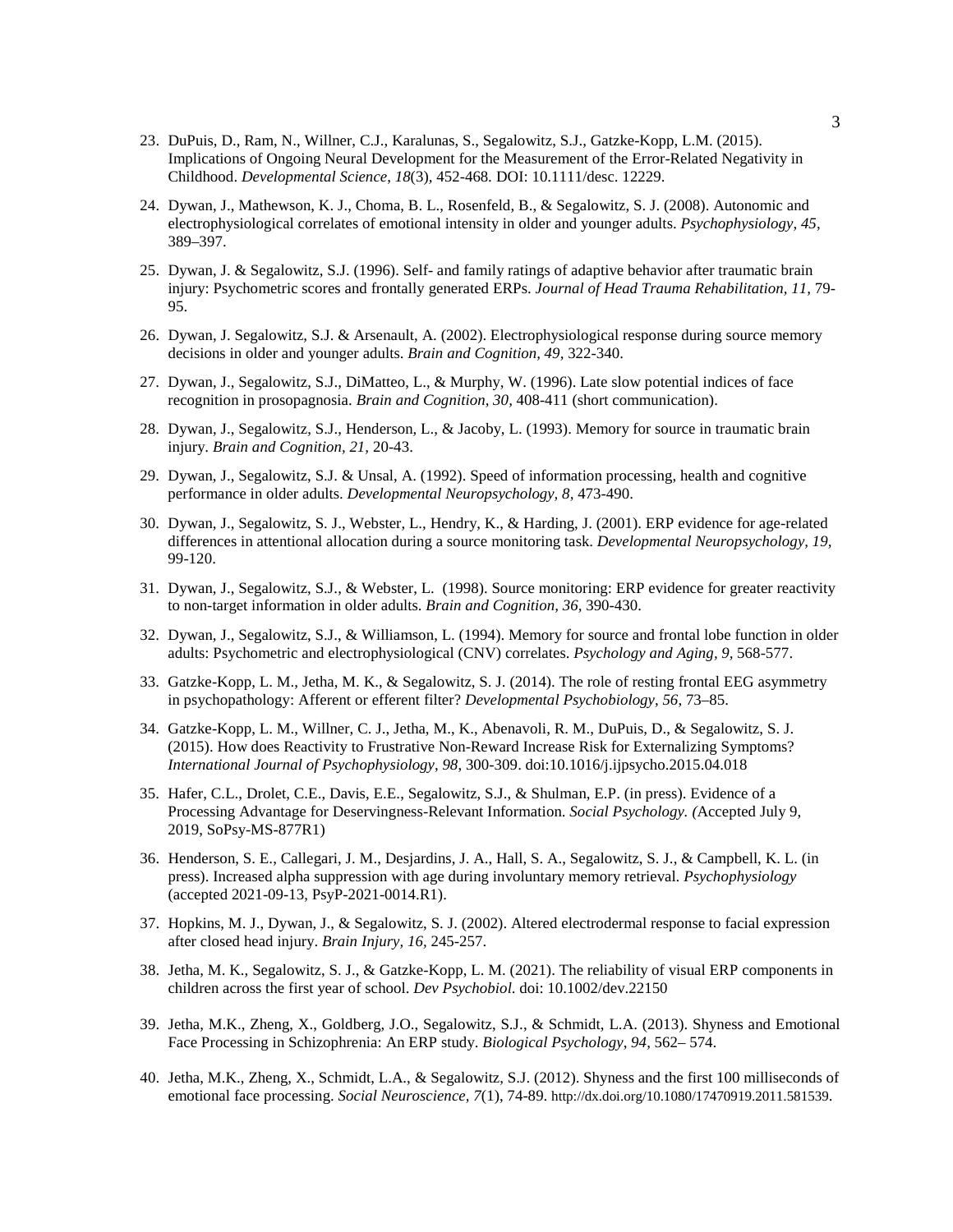- 41. Klymkiw, D.F., Milligan, K., Lackner, C., Phillips, M., Schmidt, L.A., and Segalowitz, S.J. (2020). Does Anxiety Enhance or Hinder Attentional and Impulse Control in Youth With ADHD? An ERP Analysis. *Journal of Attention Disorders*, *24(12), 1746-1756)* DOI: 10.1177/1087054717707297
- 42. Lackner, C., Gorter, J-W, Segalowitz, S.J., MyStory Study Group (in press). Cognitive Electrophysiology in Young Adults with Cerebral Palsy: A Proof of Concept Study. *Clinical EEG & Neuroscience*.
- 43. Lackner, C.L., Marshall, W.J., Santesso, D. L., Dywan, J., Wade, T., & Segalowitz, S.J. (2014). Adolescent Anxiety and Aggression can be Differentially Predicted by Electrocortical Phase Reset Variables. *Brain and Cognition,* 89(1), 90-98. http://dx.doi.org/10.1016/j.bandc.2013.10.004.
- 44. Lackner, C.L., Santesso, D. L., Dywan, J., O'Leary, D., Wade, T.J., & Segalowitz, S.J. (2018). Adverse Childhood Experiences are Associated with Self-Regulation and the Magnitude of the Error-Related Negativity Difference. *Biological Psychology*, *132*, 244-251.
- 45. Lackner, C.L., Santesso, D.L., Dywan, J., Wade, T.J., Segalowitz, S.J. (2013). Electrocortical indices of selective attention predict adolescent executive functioning. *Biological Psychology*, *93*, 325-333, DOI: 10.1016/j.biopsycho.2013.03.001
- 46. Lackner, C.L., Santesso, D.L., Dywan, J., Wade, T.J., Segalowitz, S.J. (2014). Event-related Potentials Elicited to Performance Feedback in High- and Low-Shy Adolescents. *Infant and Child Development,* 23, 283-294. doi: 10.1002/icd.1865.
- 47. Leclerc, C., Segalowitz, S.J., Desjardins, J., Lassonde, M. & Lepore, F. (2005). EEG coherence in earlyblind humans during sound localization. *Neuroscience Letters, 376,* 154-159.
- 48. Lederman, S.J., Jones, B. & Segalowitz, S.J. (1984). Lateral symmetry in the tactual perception of roughness. *Canadian Journal of Psychology, 38,* 599-609.
- 49. Lees, T. Fry, C.M., Terrell, S., Jetha, M.K., Segalowitz, S.J., & Gatzke-Kopp, L.M. (in press). Developmental changes in external and internal performance monitoring across middle childhood: an ERP study. *Intern J Psychophysiology*.
- 50. Lewis, M.D., Lamm, C., Segalowitz, S.J., Stieben, J. & Zelazo, P.D. (2006). Neurophysiological Correlates of Emotion Regulation in Children and Adolescents. *Journal of Cognitive Neuroscience, 18(3),* 430-443.
- 51. Marshall, W.J., Lackner, C.L., Marriott, P., Santesso, D.L., & Segalowitz, S.J. (2014). Using Phase Shift Granger Causality to Measure Effective Connectivity in EEG Recordings. *Brain Connectivity*, *4*(10), 826- 841, doi:10.1089/brain.2014.0241
- 52. Masaki, H., Murphy, T.I., Desjardins, J.A., & Segalowitz, S.J. (2012). The error-related negativity associated with different strength of stimulus-response interference. *Clinical Neurophysiology*, *123*, 689– 699. doi:10.1016/j.clinph.2011.07.043
- 53. Mathewson, K.J., Drmic, I.E., Jetha, M.K., Bryson, S.E., Goldberg, J.O., Hall, G.B., Santesso, D.L., Segalowitz, S.J., & Schmidt, L.A. (2011). Behavioral and cardiac responses to emotional Stroop in adults with autism spectrum disorders: Influence of medication. *Autism Research*, 4, 98-108.
- 54. Mathewson, K., Dywan, J. & Segalowitz, S.J. (2005). Brain bases of error-related ERPs as influenced by age and task. *Biological Psychology, 70,* 88-104.
- 55. Mathewson, K.J., Dywan, J., Snyder, P.J, Tays, W.J., & Segalowitz, S.J. (2011). Autonomic regulation and maze-learning performance in older and younger adults. *Biological Psychology*, *88*, 20-27.
- 56. Mathewson, K.J., Dywan, J., Snyder, P.J., Tays, W.J., & Segalowitz, S.J. (2008). Aging and electrocortical response to error feedback during a spatial learning task. *Psychophysiology, 45*, 936-948.
- 57. Mathewson, K.J., Jetha, M.K., Drmic, I.E., Bryson, S.E., Goldberg, J.O., Hall, G.B., Santesso, D.L., Segalowitz. S.J., & Schmidt, L.A. (2010). Autonomic predictors of Stroop performance in young and middle-aged adults. *International Journal of Psychophysiology, 76*, 123-129.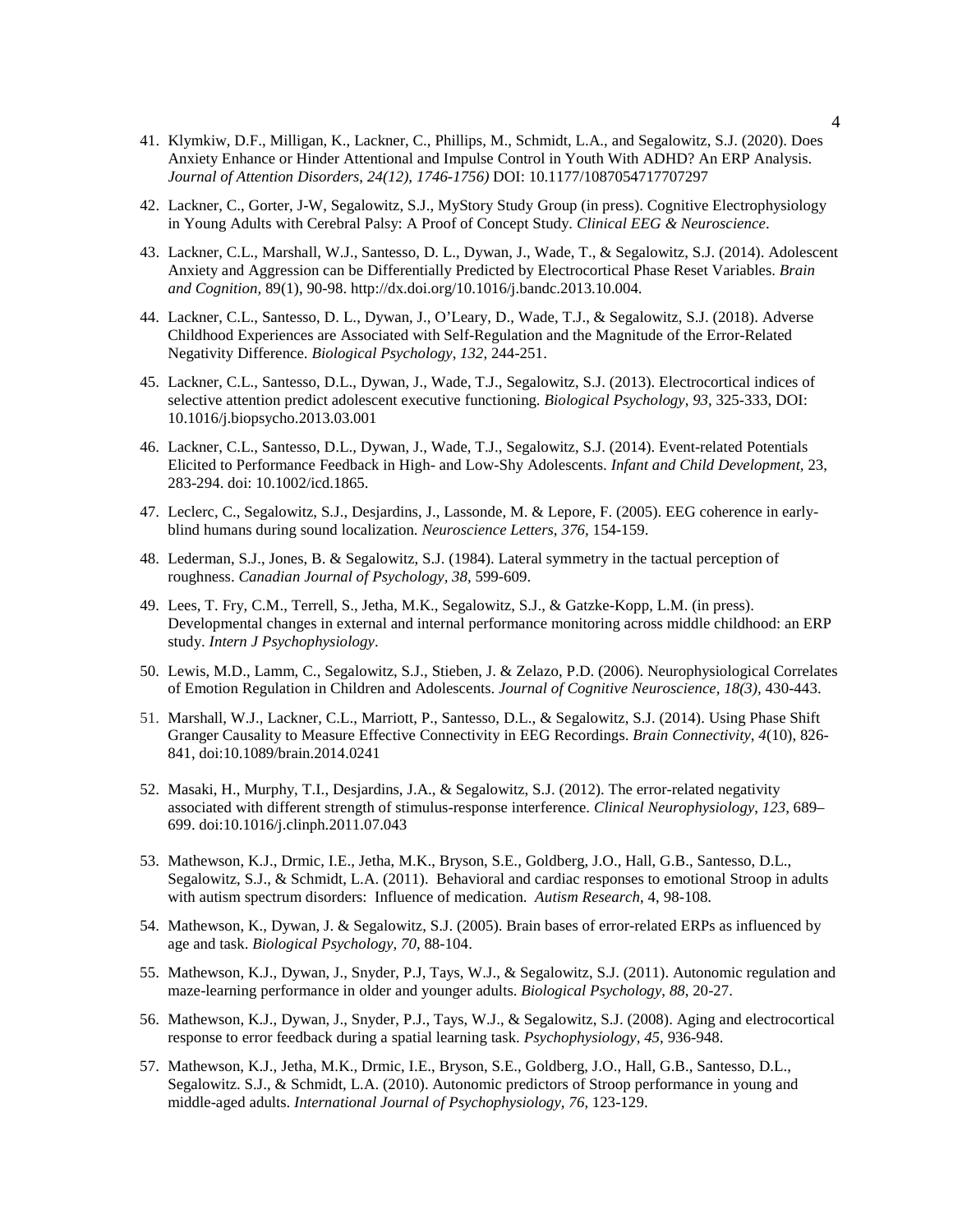- 58. Matsuhashi, T., Segalowitz, S.J., Murphy, T.I., Nagano,Y., Hirao, T. & Masaki, H. (in press). Medial-Frontal Negativities Predict Performance Improvements During Motor Sequence but not Motor Adaptation Learning. *Psychophysiology*.
- 59. McNeely, H., Dywan, J., & Segalowitz, S.J. (2001). ERP evidence for age differences in susceptibility to emotional distraction in a source monitoring task. *Brain and Cognition, 47,* 165-169.
- 60. McNeely, H., Dywan, J., & Segalowitz, S.J. (2004). ERP indices of emotionality and semantic cohesiveness during recognition judgements. *Psychophysiology, 41,* 117-129.
- 61. Milligan, K., Sibalis, A., McKeough, T., Lackner, C. Schmidt, K.A., Pun, C., & Segalowitz, S.J. (2019). Impact of Mindfulness Martial Arts Training on Neural and Behavioral Indices of Attention in Youth with Learning Disabilities and Co-occurring Mental Health Challenges. *Mindfulness*, *10*, 2152–2164.
- 62. Mondloch, C. J., Segalowitz, S.J., Lewis, T.L., Dywan, J., Le Grand, R., Levin, A.V., & Maurer, D. (2013). The effect of early visual deprivation on the development of face detection. *Developmental Science*, *16*(5), 728-742. DOI: 10.1111/desc.12065
- 63. Mulligan, B., Segalowitz, S.J., Hofer, S., Smart, Colette (2020). A multi-timescale, multi-method perspective on older adult neurocognitive adaptability. *The Clinical Neuropsychologist*, *34*(4), 643-677.
- 64. Mulligan, B., Smart, C., & Segalowitz, S.J. (2019). Neuropsychological and resting-state electroencephalographic markers of older adult neurocognitive adaptability. *The Clinical Neuropsychologist, 33*(2), 390-418
- 65. Mulligan, B., Smart, C., Segalowitz, S.J., & MacDonald, S.W.S. (2018). Characteristics of healthy older adults that influence self-rated cognitive function. *Journal of the International Neuropsychological Society*, *24*(1), 57-66.
- 66. Munro, G. Dywan, J., Harris, G. T., McKee, S., Unsal, A. & Segalowitz, S. J. (2007). Response inhibition in psychopathy: The frontal N2 and P3. *Neuroscience Letters, 418,* 149–153.
- 67. Munro, G., Dywan, J., Harris, G.T., McKee, S., Unsal, A., & Segalowitz, S.J. (2007). ERN varies with degree of psychopathy in an emotion discrimination task. *Biological Psychology*, *76*, 31-42.
- 68. Murphy, T.I., Richard, M., Masaki, H. & Segalowitz S.J. (2006). The Effect of Sleepiness on Performance Monitoring: I know what I am doing, but do I care? *Journal of Sleep Research, 15,* 15-21.
- 69. Murphy, T.I. & Segalowitz, S.J. (2004). Eliminating the P300 rebound in short oddball paradigms. *International Journal of Psychophysiology, 53(3),* 233-238.
- 70. Pailing, P.I. & Segalowitz, S.J. (2004). The effects of uncertainty in error monitoring on associated ERPs. *Brain and Cognition, 56,* 215-233.
- 71. Pailing, P.E. & Segalowitz, S.J. (2004). The error-related negativity (ERN/Ne) as a state and trait measure: motivation, personality and ERPs in response to errors. *Psychophysiology, 41,* 84-95.
- 72. Pailing, P.E., Segalowitz, S.J., Dywan, J. & Davies, P.L. (2002). Error Negativity (Ne/ERN) and Response Control. *Psychophysiology, 39,* 198-206.
- 73. Petrie, B.F. & Segalowitz, S.J. (1980) Use of fetal heart rate, other perinatal and maternal factors as predictors of sex. *Perceptual and Motor Skills, 50,* 871-874.
- 74. Ridderinkhof, K.R., van den Wildenberg, W.P.M., Segalowitz, S.J. & Carter, C.S. (2004). Neurocognitive mechanisms of cognitive control: The role of prefrontal cortex in action selection, response inhibition, performance monitoring, and reward-based learning. *Brain and Cognition, 56(2),* 129-140.
- 75. Ross, P. & Segalowitz, S.J. (2000). An EEG coherence test of the frontal dorsal-versus-ventral hypothesis in n-back working memory. *Brain and Cognition, 43,* 375-379.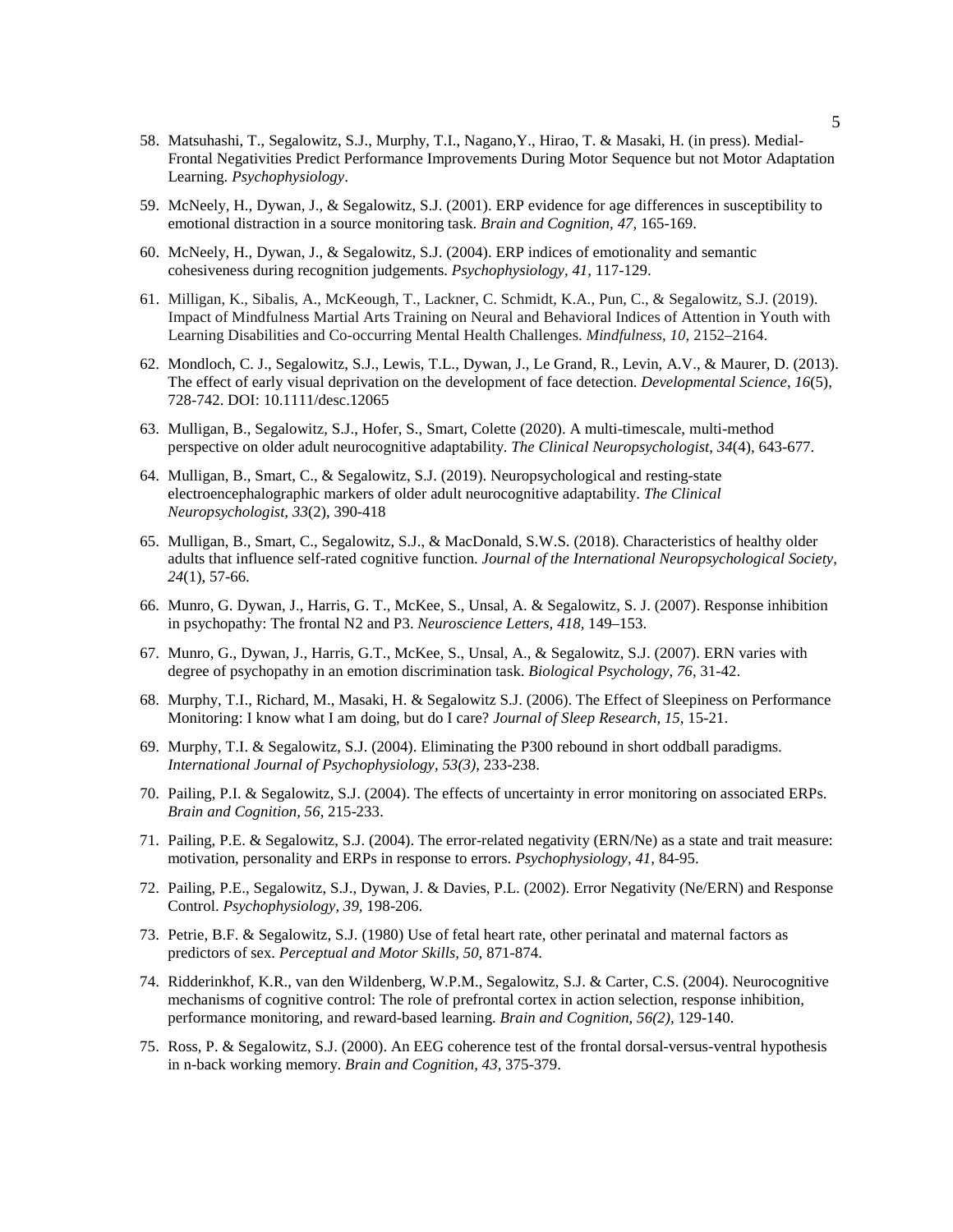- 76. Santesso, D. L., Drmic, I. E., Jetha, M. K., Bryson, S. E., Goldberg, J. O., Hall, G. B., Mathewson, K. J., Segalowitz, S. J., & Schmidt, L. A. (2011). An event-related source localization study of response monitoring and social impairments in autism spectrum disorder. *Psychophysiology, 48*, 241-251.
- 77. Santesso, D.L., Dzyundzak, A., Segalowitz, S.J. (2011). Age, sex and individual differences in punishment sensitivity: Factors influencing the feedback-related negativity. *Psychophysiology*, 48(11), 1481-1488.
- 78. Santesso, D., Reker, D. L., Schmidt, L.A., & Segalowitz, S.J. (2006). Frontal electroencephalogram activation asymmetry, emotional intelligence, and externalizing behaviors in 10-year-old children. *Child Psychiatry and Human Development, 36(3),* 311-328.
- 79. Santesso, D.L. & Segalowitz, S.J. (2008). Development of error-related ERPs in middle to late adolescent males. *Developmental Psychology*, *44,* 205-217.
- 80. Santesso, D., & Segalowitz, S.J. (2009). The error-related negativity is related to risk-taking and empathy in young men. *Psychophysiology*, *46*, 143-152.
- 81. Santesso, D.L., Segalowitz, S.J., Ashbaugh, A.R., Antony, M. M., McCabe, R.E., & Schmidt, L.A. (2008). Frontal EEG asymmetry and sensation seeking in young adults. *Biological Psychology, 78*, 164–172.
- 82. Santesso, D., Segalowitz, S.J. & Schmidt, L.A. (2005). ERP Correlates of Error Monitoring in 10 Year Olds are Related to Socialization. *Biological Psychology, 70,* 79-87.
- 83. Santesso, D., Segalowitz, S.J. & Schmidt, L.A. (2006). Error-related electrocortical responses in 10-yearold children and young adults. *Developmental Science, 9(5),* 473-481.
- 84. Santesso, D., Segalowitz, S.J. & Schmidt, L.A. (2006). Error-Related Electrocortical Responses are Enhanced in Children With Obsessive-Compulsive Behaviors. *Developmental Neuropsychology, 29(3),*  431-445.
- 85. Schmidt, L.A., Santesso, D.L., Schulkin, J., Segalowitz, S.J. (2007). Shyness is a necessary but not sufficient condition for high salivary cortisol in typically developing 10 year-old children. *Personality and Individual Differences*, *43*, 1541-1551.
- 86. Segalowitz, N.S., Poulsen, C., & Segalowitz, S.J. (1999). RT coefficient of variation is differentially sensitive to executive control involvement in an attention switching task. *Brain and Cognition, 40,* 255- 258.
- 87. Segalowitz, N.S. & Segalowitz, S.J. (1993). Skilled performance, practice and the differentiation of speedup from automatization effects: Evidence from second language word recognition. *Applied Psycholinguistics, 14,* 369-385.
- 88. Segalowitz, N.S., Watson, V., & Segalowitz, S.J. (1995). Vocabulary skill: Single case assessment of automaticity of word recognition in a timed lexical decision task. *Second Language Research, 11,* 121-136.
- 89. Segalowitz, S.J. (1980). Piaget's Achilles' Heel: a safe soft spot? *Human Development*, *23*, 137-140.
- 90. Segalowitz, S.J. (1987). IBM PC Tachistoscope: Text stimuli. *Behavior Research Methods, Instruments, & Computers, 19,* 383-388.
- 91. Segalowitz, S.J. (1988). IBM PC Tachistoscope II: Assembly subroutines. *Behavior Research Methods, Instruments, & Computers, 20,* 432.
- 92. Segalowitz, S.J. (1999). Why twin studies don't really tell us much about human heritability. *Behavioral and Brain Sciences, 22,* 904-905.
- 93. Segalowitz, S.J. (2000). Dynamics and variability of brain activation: Searching for neural correlates of skill acquisition. *Brain and Cognition, 42,* 163-165.
- 94. Segalowitz, S.J. (2000). Predicting child language impairment from too many variables: Overinterpreting stepwise discriminant function analysis. *Brain and Language, 71,* 337-343.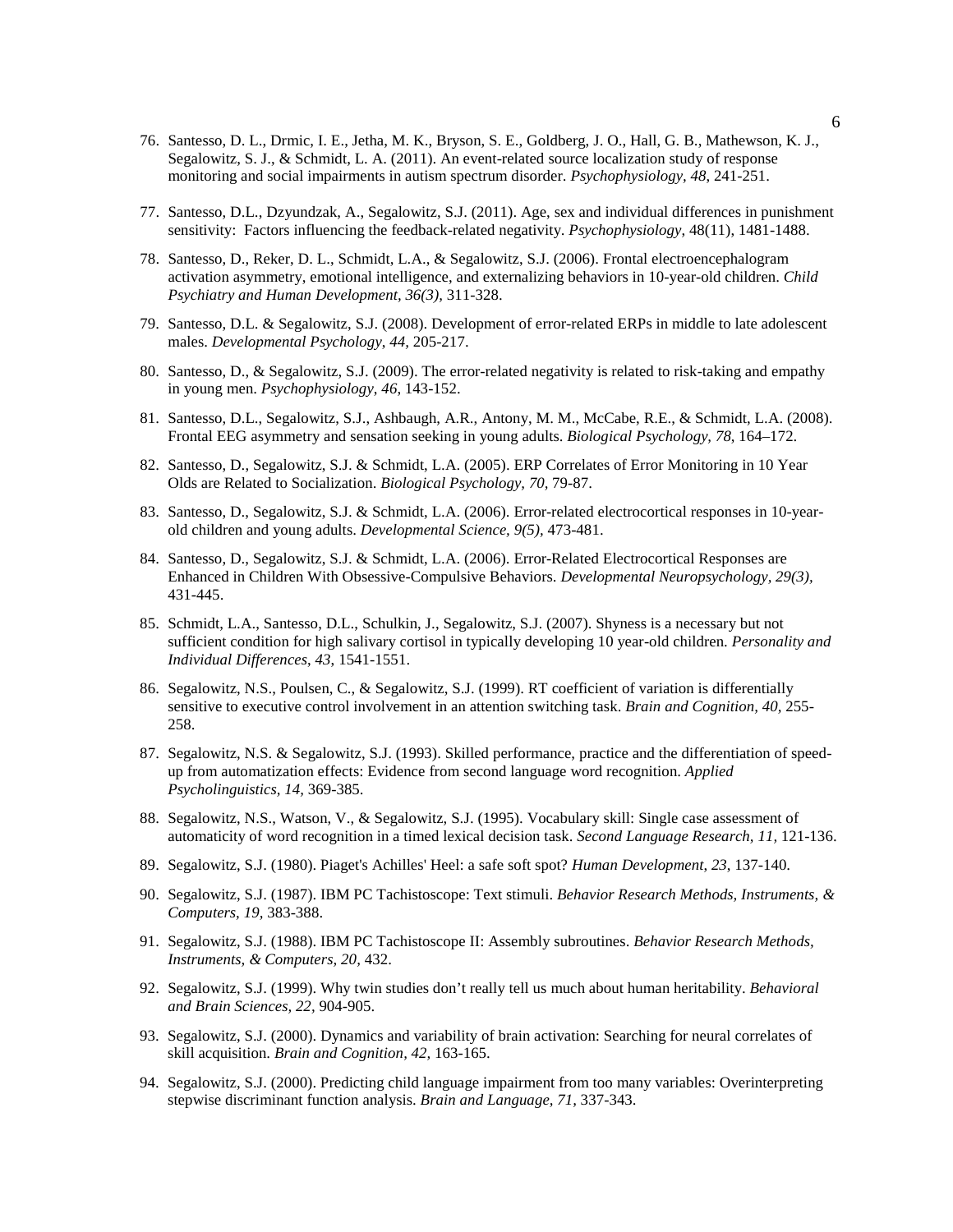- 95. Segalowitz, S.J. (2016). Exercise and Pediatric Brain Development: a Call to Action.. *Pediatric Exercise Science*, *28*, 217-225, http://dx.doi.org/10.1123/pes.2016-0028.
- 96. Segalowitz, S.J. & Barnes, K.L. (1993). The reliability of ERP components in the auditory oddball paradigm. *Psychophysiology, 30*(5)*,* 451-459.
- 97. Segalowitz, S.J. & Brown, D. (1991). Mild head injury as a source of developmental disabilities. *Journal of Learning Disabilities, 24,* 551-559.
- 98. Segalowitz, S.J., Bebout, L.J. & Lederman, S.J. (1979) Lateralization for reading musical chords: disentangling symbolic, analytic and phonological aspects of reading. *Brain and Language, 8,* 315-323.
- 99. Segalowitz, S.J., Berge, B.E., Lawson, S., & Brown, D. (1994). If you can replicate the handednessimmune disorder effect, the more power to you. *Brain and Cognition, 26,* 217-227.
- 100. Segalowitz, S.J., Bernstein, D.M., & Lawson, S. (2001). P300 event-related potential decrements in wellfunctioning university students with mild head injury. *Brain and Cognition, 45,* 342-356.
- 101. Segalowitz, S.J. & Chapman, J.S. (1980). Cerebral asymmetry for speech in neonates: a behavioral measure. *Brain and Language, 9,* 281-288.
- 102. Segalowitz, S.J. & Cohen, H. (1989). Right hemisphere EEG sensitivity to speech. *Brain and Language*, 37, 220-231.
- 103. Segalowitz, S.J. & Davies, P.L. (2004). Charting the maturation of the frontal lobe: an electrophysiological strategy. *Brain and Cognition, 55,* 116-133.
- 104. Segalowitz, S.J., Dywan, J. & Unsal, A. (1997). Attentional factors in response time variability after traumatic brain injury: An ERP study. *Journal of the International Neuropsychological Society, 3,* 95-107.
- 105. Segalowitz, S.J. & Dywan, J. (2009). Individual differences and developmental change in the ERN response: implications for models of ACC function. *Psychological Research*, *73*, 857-870.
- 106. Segalowitz, S.J. & Graves, R. (1990). Suitability of the IBM PC/AT/PS2 keyboard, mouse and game port as response devices in reaction time paradigms. *Behavior Research Methods, Instruments, & Computers, 22,* 283-289.
- 107. Segalowitz, S.J. & Lane, K. (2000). Lexical access of function versus content words. *Brain and Language, 75,* 376-389.
- 108. Segalowitz, S.J. & Lane, K. (2004). Perceptual fluency and lexical access for function versus content words. *Behavioral and Brain Sciences, 27,* 307-308.
- 109. Segalowitz, S.J. & Lawson, S. (1995). Subtle symptoms associated with self-reported mild head injury. *Journal of Learning Disabilities, 28,* 309-319.
- 110. Segalowitz, S.J., Mahaney, P., Santesso, D.L., MacGregor, L., Muir, C., Dywan, J. & Willer, B. (2007). Retest reliability in adolescents of a computerized neuropsychological battery used to assess recovery from concussion. *NeuroRehabilitation, 22,* 1-9.
- 111. Segalowitz, S.J. & Plantery, P. (1985). Music draws attention to the left and speech draws attention to the right. *Brain and Cognition 4,* 1-6.
- 112. Segalowitz, S.J. & Rose-Krasnor, L. (1992). The construct of brain maturation in theories of child development. *Brain and Cognition, 20,* 1-7.
- 113. Segalowitz, S.J., Santesso, D., Chantziantoniou, D., Murphy, T.I., Homan, D., Khan, S. (2010). Retest reliability of medial frontal negativities during performance monitoring. *Psychophysiology*, *47*, 260-270.
- 114. Segalowitz, S. J., Santesso, D. L., & Jetha, M. K. (2010). Electrophysiological changes during adolescence: A review. *Brain and Cognition*, *72*(1), 86-100.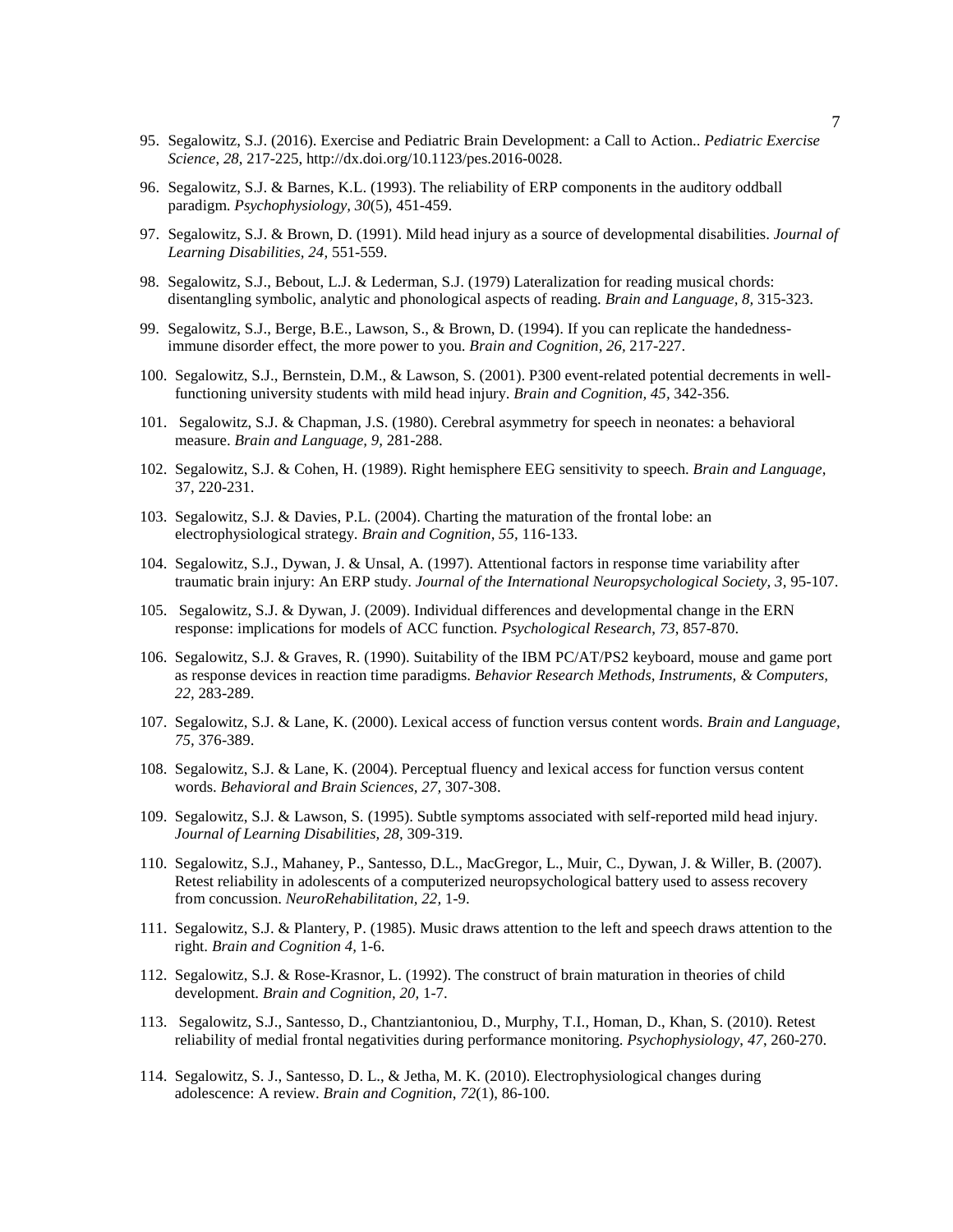- 115. Segalowitz, S.J., Santesso, D.L., Willoughby, T., Reker, D.L., Campbell, K., Chalmers, H., & Rose-Krasnor, L. (2012). Adolescent peer interaction and trait surgency weaken medial prefrontal cortex responses to failure. *Social, Cognitive, and Affective Neuroscience. 7*(1), 115-124.
- 116. Segalowitz, S.J., Segalowitz, N.S., & Wood, A. (1998). Assessing the development of automaticity in second language word recognition. *Applied Psycholinguistics, 19,* 53-67.
- 117. Segalowitz, S. J., Sternin, A., Lewis, T. L., Dywan, J., & Maurer, D. (2017). Electrophysiological evidence of altered visual processing in adults who experienced visual deprivation during infancy. *Dev Psychobiol, 59*(3), 375-389. doi: 10.1002/dev.21502
- 118. Segalowitz, S.J. & Stewart, C. (1979) Left and right lateralization for letter matching: strategy and sex differences. *Neuropsychologia, 17,* 521-525.
- 119. Segalowitz, S., Unsal, A. & Dywan, J. (1992). CNV Evidence for the Distinctiveness of Frontal and Posterior Neural Processes in a Traumatic Brain Injured (TBI) population. *Journal of Clinical and Experimental Neuropsychology, 14,* 108-128.
- 120. Segalowitz, S.J., Unsal, A., & Dywan, J. (1992). Cleverness and wisdom in 12-year-olds: Electrophysiological evidence for late maturation of the frontal lobe. *Developmental Neuropsychology, 8,* 279-298.
- 121. Segalowitz, S.J., Van Roon, P., & Dywan, J. (1997). The ERP late positivity: A graduated response to stimulus repetition. *NeuroReport, 8,* 757-760.
- 122. Segalowitz, S.J., Wagner, W.J. & Menna, R. (1992). Lateral versus Frontal ERP Predictors of Reading Skill. *Brain and Cognition, 20,* 85-103.
- 123. Segalowitz, S.J., Wintink, A.J., & Cudmore, L.J. (2001). P300 topographical change with task familiarization and task complexity. *Cognitive Brain Research, 12,* 451-457.
- 124. Segalowitz, S.J. & Zheng, X. (2009). An ERP study of category priming: Evidence of early lexical semantic access. *Biological Psychology*, *80*, 122-129.
- 125. Sibalis, A., Milligan, K., Pun,C., McKeough, T., Schmidt, L.A., & Segalowitz, S.J. (2019). An EEG Investigation of the Attention-Related Impact of Mindfulness Training in Youth With ADHD: Outcomes and Methodological Considerations. *J Attention Disorders, 23*(7), 733-743. DOI: 10.1177/1087054717719.
- 126. Smart, C. & Segalowitz, S.J. (2017). Respond, Don't React: The Influence of Mindfulness Training on Performance Monitoring in Older Adults. *Cognitive, Affective and Behavioral Neuroscience, 17,* 1151– 1163.
- 127. Smart, C.M., Segalowitz, S.J., Mulligan, B.P., Koudys, J., & Gawryluk, J.R. (2016). Mindfulness Training for Older Adults with Subjective Cognitive Decline: Results from a Pilot Randomized Controlled Trial. *Journal of Alzheimer's Disease*, *52*, 757-774. DOI 10.3233/JAD-150992
- 128. Smart, C.M., Segalowitz, S.J., Mulligan, B.P., & MacDonald, S.W. (2014). Attention capacity and selfreport of subjective cognitive decline: a P3 ERP study. *Biol Psychol, 103*, 144-151. doi: 10.1016/j.biopsycho.2014.08.016 S0301-0511(14)00201-4
- 129. Stemmer, B., Segalowitz, S. J., Dywan, J., Panisset, M., & Melmed, C. (2007). The error negativity in nonmedicated and medicated patients with Parkinson's disease. *Clinical Neurophysiology*, *118,* 1223- 1229.
- 130. Stemmer, B., Segalowitz, S.J., Witzke, W., & Schoenle, P.W. (2003). Error detection in patients with lesions to the medial prefrontal cortex: An ERP study. *Neuropsychologia, 42,* 118-130.
- 131. Stewart, J.L. & Segalowitz, S.J. (1991). Differences in the given names of good and poor readers. *Canadian Journal of Education, 16,* 103-105.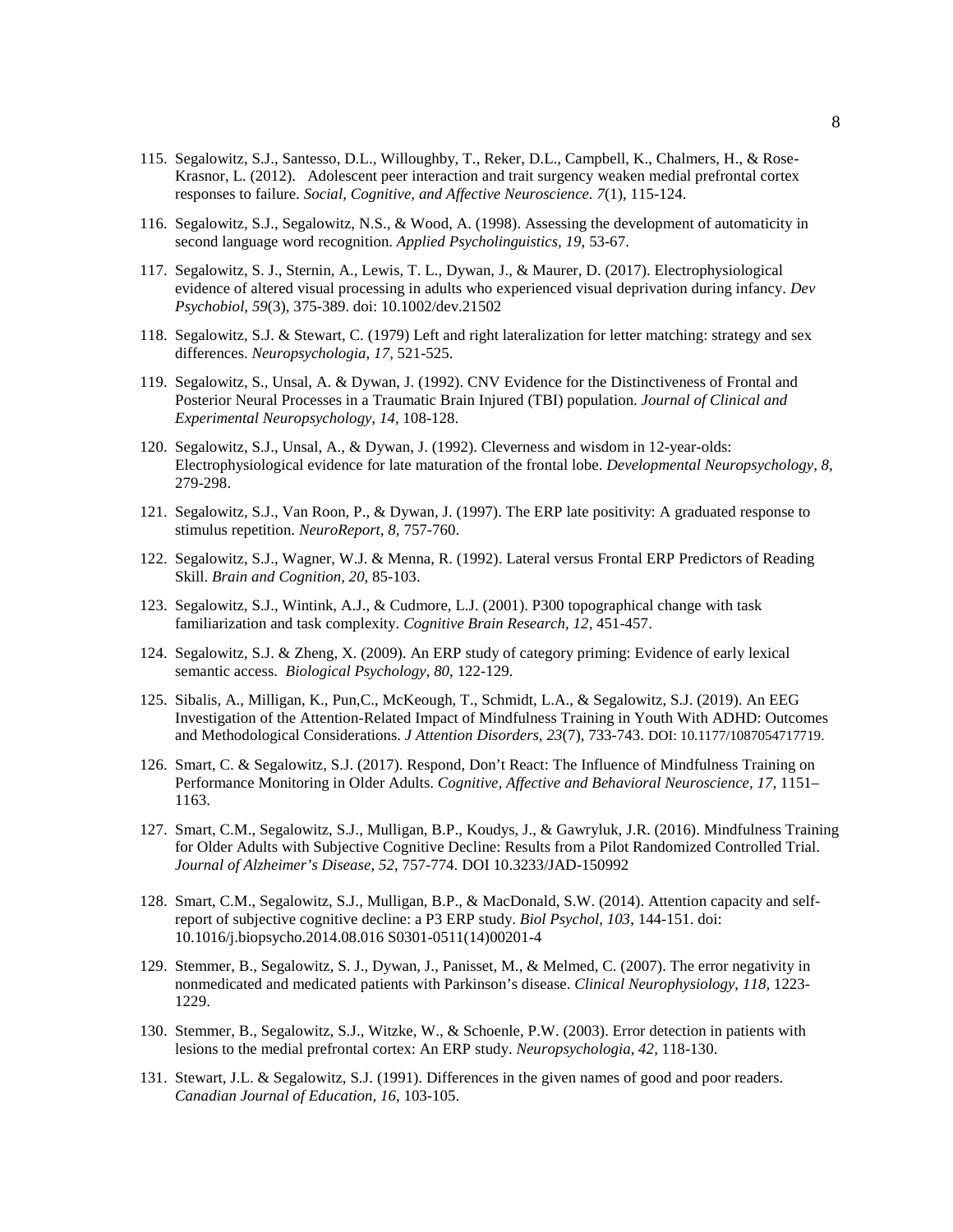- 132. Stieben, J., Lewis, M.D., Granic, I., Zelazo, P.D., Segalowitz, S.J., & Pepler, D. (2007). Neurophysiological mechanisms of emotion regulation for subtypes of externalizing children. *Development & Psychopathology, 19,* 455-480.
- 133. Storrie-Baker, H.J., Segalowitz, S.J., Black, S.E., McLean, J.A.G., & Sullivan, N. (1997). Improvement of hemispatial neglect with cold-water calorics: An electrophysiological test of the arousal hypothesis of neglect in a case study. *Journal of the International Neuropsychological Society, 3,* 394-402.
- 134. Tang, A., Santesso, D.L., Segalowitz, S.J., & Schmidt, L.A. (2016). Distinguishing Shyness and Sociability in Children: An ERP Study. *Journal of Experimental Child Psychology*, *142*, 291-311.
- 135. Tang, A., Santesso, D., Segalowitz, S., Schulkin, J., & Schmidt, L. (2016). Distinguishing shyness and sociability in adults: An event-related electrocortical-neuroendocrine study. *Biological Psychology, 199*, 200-209.
- 136. Tays, W.J., Dywan, J., Capuana, L.J., & Segalowitz, S.J. (2011). Age-related differences during simple working memory decisions: ERP indices of early recognition and compensation failure. *Brain Research*, *1393*, 62-72.
- 137. Tays, W. J., Dywan, J., Mathewson, K. J., & Segalowitz, S. J. (2008). Age differences in target detection and interference resolution in working memory. *Journal of Cognitive Neuroscience*, *20*, 2250-2262.
- 138. Tays, W.J., Dywan, J., & Segalowitz, S.J. (2009). General proactive interference and the N450 effect. *Neuroscience Letters*, *462*, 239-243.
- 139. Unsal, A. & Segalowitz, S.J. (1995). Sources of P300 attenuation after head injury: Single trial amplitude, latency jitter, and EEG power. *Psychophysiology, 32(3),* 249-256.
- 140. Van Noordt, S.J.R., Campopiano, A., & Segalowitz, S.J. (2016). A functional classification of medial frontal negativity event-related potentials: Theta oscillations and single subject effects. *Psychophysiology, 53*(9), 1317-1334.
- 141. Van Noordt, S.J.R., Desjardins, J., & Segalowitz, S.J. (2015). Watch Out! Medial frontal cortex is activated by cues signaling potential changes in response demands. *NeuroImage*, *114,* 356-370. *http*://dx.doi.org/10.1016/j.neuroimage.2015.04.021.
- 142. Van Noordt, S.J.R., Desjardins, J.A., Gogo, C., Tekok-Kilic, A., Segalowitz, S.J. (2017). Cognitive control in the eye of the beholder: Electrocortical theta and alpha modulation during response preparation in a cued saccade task. *Neuroimage, 145*(Pt A), 82-95.
- 143. Van Noordt, S.J.R., Desjardins, J., Huberty. S., Abou-Abbas, L., Webb, S.J., Levin, A., Segalowitz, S.J., Evans, A., & Elsabbagh, M. (2020). EEG-IP: an international infant EEG data integration platform for the study of risk and resilience in autism and related conditions. *Molecular Medicine*, *26*:40, 1-11. https://doi.org/10.1186/s10020-020-00149-3
- 144. van Noordt, S. & Segalowitz, S.J. (2012). Performance monitoring and the medial prefrontal cortex: a review of individual differences and context effects as a window on self-regulation. *Frontiers in Human Neuroscience, 6,* article 197. http://www.frontiersin.org/Human\_Neuroscience/10.3389/fnhum.2012.00197/full
- 145. Weber, M.A. & Segalowitz, S.J. (1990). A measure of children's attentional capacity. *Developmental Neuropsychology, 6,* 13-23.
- 146. Weber, A.M., Segalowitz, S.J., Levine, M.L., & Cooper, D.C. (1994). Attentional capacity in children with learning disabilities. *Assessment in Rehab. and Exceptionality, 1,* 235-250.
- 147. Weissflog, M., Choma, B., van Noordt, S., Dywan, J., & Segalowitz, S.J. (2013). The Political (and Physiological) Divide: Political Orientation, Performance Monitoring, and the Anterior Cingulate Response. *Social Neuroscience*, *8*(5), 434-447.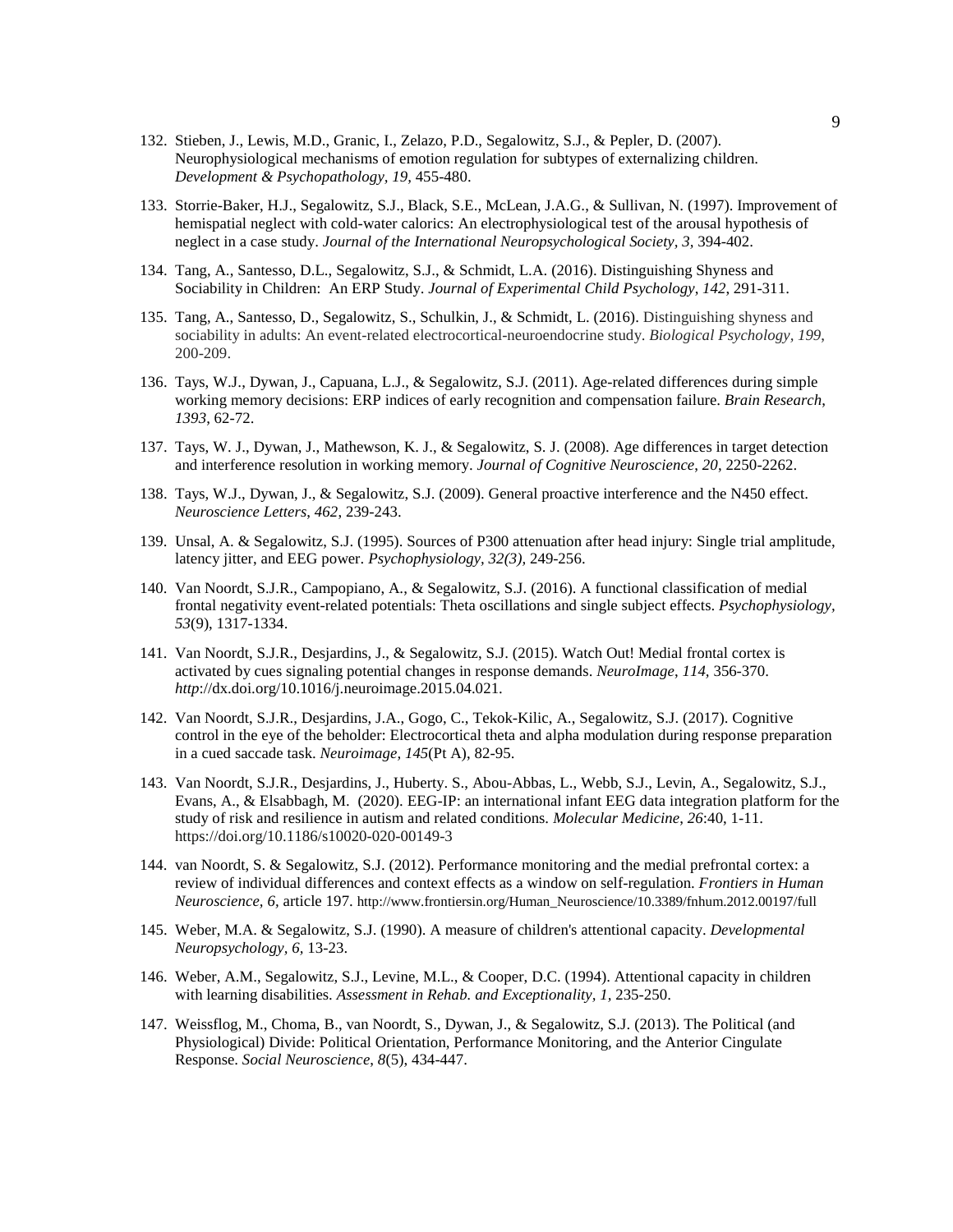- 148. Willner, C.J., Gatzke-Kopp, L.M., Bierman, K., Greenberg, M., & Segalowitz S.J. (2015). Relevance of a neurophysiological marker of selective attention for children's learning-related behaviors and academic performance. *Developmental Psychology, 51*(8), 1148-1162.
- 149. Willner, C.J., Jetha, M.K., Segalowitz, S.J., & Gatzke-Kopp, L.M. (2020). Neurophysiological evidence for distinct biases in emotional face processing associated with internalizing and externalizing symptoms in children. *Biological Psychology*, *150,* 107829*.*
- 150. Willoughby, T., Heffer, T., van Noordt, S.J.R., Desjardins, J.A., Segalowitz, S.J., & Schmidt, L.A. (in press). An ERP investigation of children and adolescents' sensitivity to wins and losses during a peer observation manipulation. *Developmental Cognitive Neurosci*ence.
- 151. Zheng, X., Mondloch, C.J., Nishimura, M., Vida, M.D., Segalowitz, S.J. (2011). Telling one face from another: Electrocortical correlates of facial characteristics among individual female faces. *Neuropsychologia, 49*, 3254–3264.
- 152. Zheng, X., Mondloch, C.J., & Segalowitz, S.J. (2012). The timing of individual face recognition in the brain. *Neuropsychologia*, *50*(7), 1451-1461. doi:10.1016/j.neuropsychologia.2012.02.030
- 153. Zheng, X., & Segalowitz, S. J. (2014). Putting a face in its place: In- and out-group membership alters the N170 response. *Soc Cogn Affect Neurosci*, 9(7), 961-968. doi:10.1093/scan/nst069.

## **Refereed journal articles in chronological order**

- 1. Jetha, M. K., Segalowitz, S. J., & Gatzke-Kopp, L. M. (in press). The reliability of visual ERP components in children across the first year of school. *Dev Psychobiol*. doi: 10.1002/dev.22150
- 2. Henderson, S. E., Callegari, J. M., Desjardins, J. A., Hall, S. A., Segalowitz, S. J., & Campbell, K. L. (in press). Increased alpha suppression with age during involuntary memory retrieval. *Psychophysiology* (accepted 2021-09-13, PsyP-2021-0014.R1).
- 3. Lees, T. Fry, C.M., Terrell, S., Jetha, M.K., Segalowitz, S.J., & Gatzke-Kopp, L.M. (in press). Developmental changes in external and internal performance monitoring across middle childhood: an ERP study. *Intern J Psychophys* (accepted 2021-09-03, INTPSY-D-21-00209R1).
- 4. Willoughby, T., Heffer, T., van Noordt, S.J.R., Desjardins, J.A., Segalowitz, S.J., & Schmidt, L.A. (in press). An ERP investigation of children and adolescents' sensitivity to wins and losses during a peer observation manipulation. *Dev Cog Neurosci* (DCN-D-21-00012R1, Accepted 2021-07-22).
- 5. Matsuhashi, T., Segalowitz, S.J., Murphy, T.I., Nagano,Y., Hirao, T. & Masaki, H. (in press). Medial-Frontal Negativities Predict Performance Improvements During Motor Sequence but not Motor Adaptation Learning. *Psychophysiology* (PsyP-2020-0133; accepted Oct 14, 2020).
- 6. Lackner, C., Gorter, J-W, Segalowitz, S.J., MyStory Study Group (in press). Cognitive Electrophysiology in Young Adults with Cerebral Palsy: A Proof of Concept Study. *Clinical EEG & Neuroscience* (accepted Oct 12, 2020, EEG-20-0062).
- 7. Desjardins, J.A., van Noordt, S., Segalowitz, S.J., Elsabbagh, M. (in press). Lossless EEG pre-processing pipeline for objective signal quality assessment using data annotation and ICA. *J Neurosci Methods* (accepted Sept 25 2020, JNEUMETH-D-20-00119)*.*
- 8. Mulligan, B., Segalowitz, S.J., Hofer, S., Smart, Colette (2020). A multi-timescale, multi-method perspective on older adult neurocognitive adaptability. *The Clinical Neuropsychologist*, *34*(4), 643-677.
- 9. Hafer, C.L., Drolet, C.E., Davis, E.E., Segalowitz, S.J., & Shulman, E.P. (in press). Evidence of a Processing Advantage for Deservingness-Relevant Information. *Social Psychology. (*Accepted July 9, 2019, SoPsy-MS-877R1)
- 10. Van Noordt, S., Desjardins, J., Huberty. S., Abou-Abbas, L., Webb, S.J., Levin, A., Segalowitz, S.J., Evans, A., & Elsabbagh, M. (2020). EEG-IP: an international infant EEG data integration platform for the study of risk and resilience in autism and related conditions. *Molecular Medicine*, *26*:40, 1-11. https://doi.org/10.1186/s10020-020- 00149-3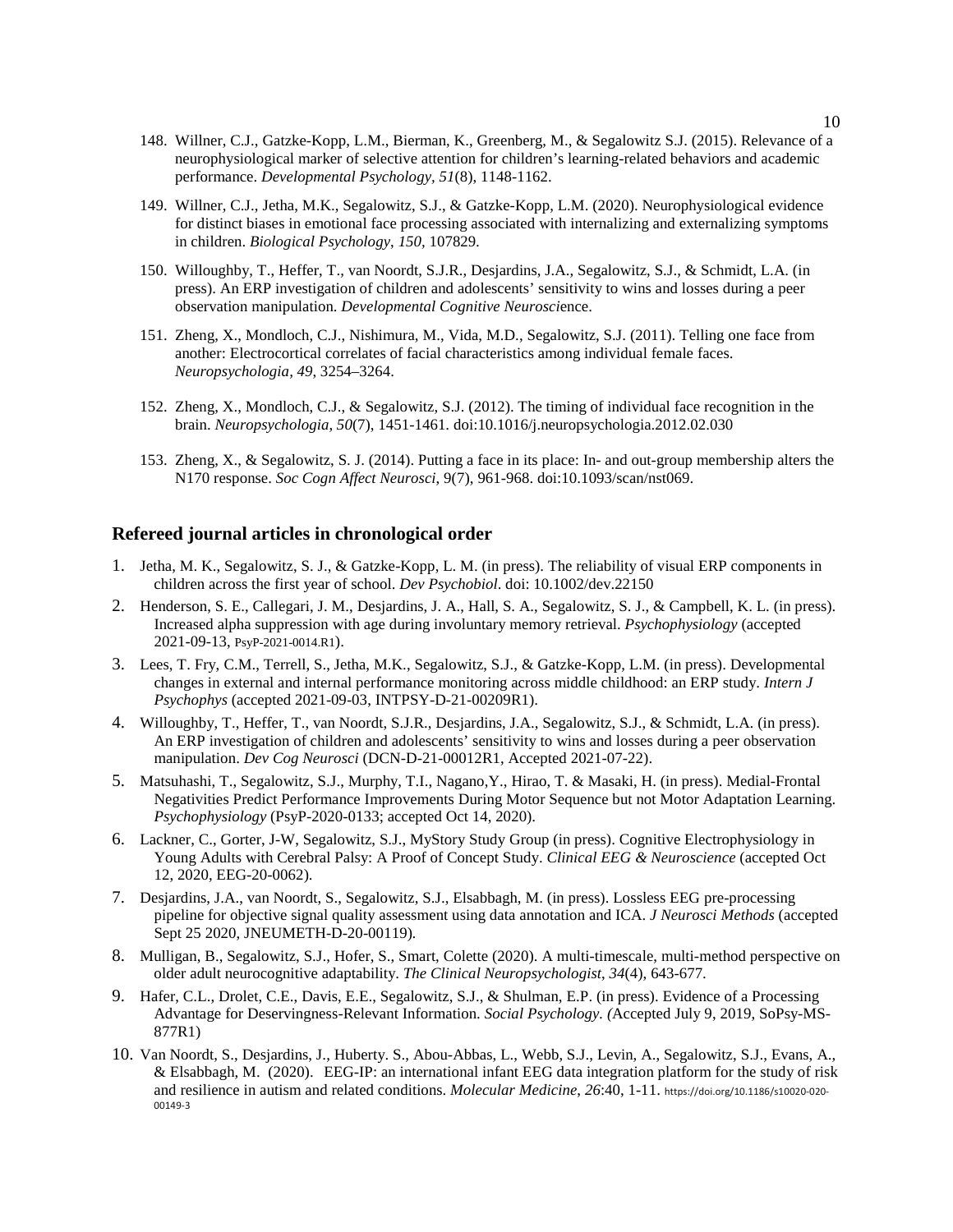- 11. Willner, C.J., Jetha, M.K., Segalowitz, S.J., & Gatzke-Kopp, L.M. (2020). Neurophysiological evidence for distinct biases in emotional face processing associated with internalizing and externalizing symptoms in children. *Biological Psychology*, *150,* 107829*.*
- 12. Klymkiw, D.F., Milligan, K., Lackner, C., Phillips, M., Schmidt, L.A., and Segalowitz, S.J. (2020). Does Anxiety Enhance or Hinder Attentional and Impulse Control in Youth With ADHD? An ERP Analysis. *Journal of Attention Disorders*, *24(12), 1746-1756)* DOI: 10.1177/1087054717707297
- 13. Milligan, K., Sibalis, A., McKeough, T., Lackner, C. Schmidt, K.A., Pun, C., & Segalowitz, S.J. (2019). Impact of Mindfulness Martial Arts Training on Neural and Behavioral Indices of Attention in Youth with Learning Disabilities and Co-occurring Mental Health Challenges. *Mindfulness*, *10*, 2152–2164.
- 14. Sibalis, A., Milligan, K., Pun,C., McKeough, T., Schmidt, L.A., & Segalowitz, S.J. (2019). An EEG Investigation of the Attention-Related Impact of Mindfulness Training in Youth With ADHD: Outcomes and Methodological Considerations. *J Attention Disorders, 23*(7), 733-743. DOI: 10.1177/1087054717719.
- 15. Mulligan, B., Smart, C., & Segalowitz, S.J. (2019). Neuropsychological and resting-state electroencephalographic markers of older adult neurocognitive adaptability. *The Clinical Neuropsychologist, 33*(2), 390-418
- 16. Davis, C. P., Libben, G., & Segalowitz, S. J. (2019). Compounding matters: Event-related potential evidence for early semantic access to compound words. *Cognition, 184*(1), 44-52.
- 17. Campopiano, A., van Noordt, S., & Segalowitz, S.J. (2018). STATSLAB: An open-source toolbox for computing single-subject effects using robust statistics. *Behavioural Brain Research, 347*, 425-435.
- 18. Lackner, C.L., Santesso, D. L., Dywan, J., O'Leary, D., Wade, T.J., & Segalowitz, S.J. (2018). Adverse Childhood Experiences are Associated with Self-Regulation and the Magnitude of the Error-Related Negativity Difference. *Biological Psychology*, *132*, 244-251.
- 19. Mulligan, Bryce P., Smart, Colette M., Segalowitz, Sidney J., & MacDonald, Stuart W.S. (2018). Characteristics of healthy older adults that influence self-rated cognitive function. *Journal of the International Neuropsychological Society*, *24*(1), 57-66.
- 20. Smart, C. & Segalowitz, S.J. (2017). Respond, Don't React: The Influence of Mindfulness Training on Performance Monitoring in Older Adults. *Cognitive, Affective and Behavioral Neuroscience, 17,* 1151–1163.
- 21. Segalowitz, S. J., Sternin, A., Lewis, T. L., Dywan, J., & Maurer, D. (2017). Electrophysiological evidence of altered visual processing in adults who experienced visual deprivation during infancy. *Dev Psychobiol, 59*(3), 375-389. doi: 10.1002/dev.21502
- 22. Van Noordt, S.J.R., Desjardins, J.A., Gogo, C., Tekok-Kilic, A., Segalowitz, S.J. (2017). Cognitive control in the eye of the beholder: Electrocortical theta and alpha modulation during response preparation in a cued saccade task. *Neuroimage, 145*(Pt A), 82-95.
- 23. Tang, A., Santesso, D., Segalowitz, S., Schulkin, J., & Schmidt, L. (2016). Distinguishing shyness and sociability in adults: An event-related electrocortical-neuroendocrine study. *Biological Psychology, 199*, 200- 209.
- 24. Van Noordt, S., Campopiano, A., & Segalowitz, S.J. (2016). A functional classification of medial frontal negativity event-related potentials: Theta oscillations and single subject effects. *Psychophysiology, 53*(9), 1317-1334.
- 25. Smart, C.M., Segalowitz, S.J., Mulligan, B.P., Koudys, J., & Gawryluk, J.R. (2016). Mindfulness Training for Older Adults with Subjective Cognitive Decline: Results from a Pilot Randomized Controlled Trial. *Journal of Alzheimer's Disease*, *52*, 757-774. DOI 10.3233/JAD-150992
- 26. Segalowitz, S.J. Exercise and Pediatric Brain Development: a Call to Action. (2016). *Pediatric Exercise Science*, *28*, 217-225, http://dx.doi.org/10.1123/pes.2016-0028.
- 27. Tang, A., Santesso, D.L., Segalowitz, S.J., & Schmidt, L.A. (2016). Distinguishing Shyness and Sociability in Children: An ERP Study. *Journal of Experimental Child Psychology*, *142*, 291-311.
- 28. Gatzke-Kopp, L. M., Willner, C. J., Jetha, M., K., Abenavoli, R. M., DuPuis, D., & Segalowitz, S. J. (2015). How does Reactivity to Frustrative Non-Reward Increase Risk for Externalizing Symptoms? *International Journal of Psychophysiology*, *98*, 300-309. doi:10.1016/j.ijpsycho.2015.04.018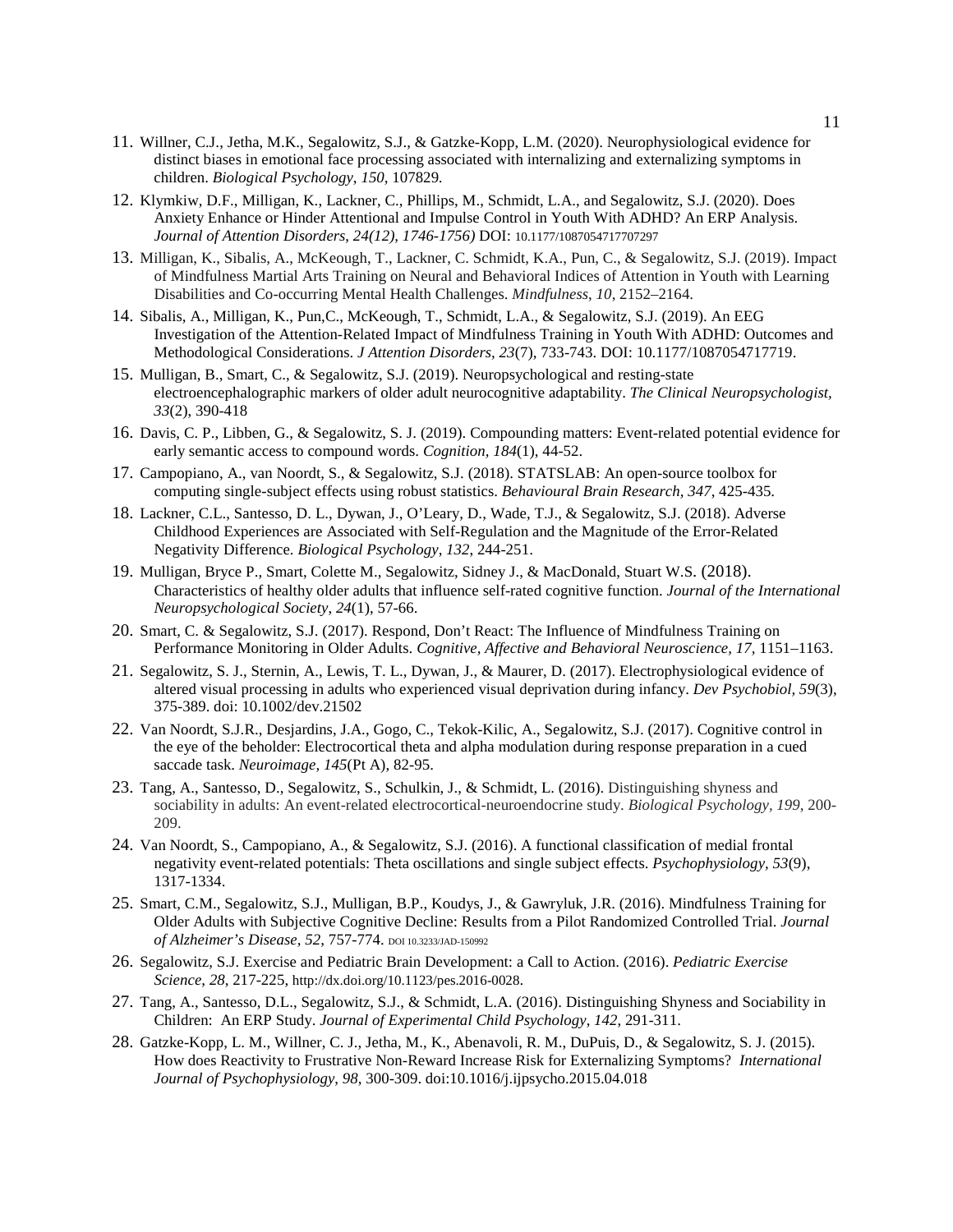- 29. Van Noordt, S., Desjardins, J., & Segalowitz, S.J. (2015). Watch Out! Medial frontal cortex is activated by cues signaling potential changes in response demands. *NeuroImage*, *114,* 356-370. *http*://dx.doi.org/10.1016/j.neuroimage.2015.04.021.
- 30. Willner, C.J., Gatzke-Kopp, L.M., Bierman, K., Greenberg, M., & Segalowitz S.J. (2015). Relevance of a neurophysiological marker of selective attention for children's learning-related behaviors and academic performance. *Developmental Psychology, 51*(8), 1148-1162.
- 31. DuPuis, D., Ram, N., Willner, C.J., Karalunas, S., Segalowitz, S.J., Gatzke-Kopp, L.M. (2015). Implications of Ongoing Neural Development for the Measurement of the Error-Related Negativity in Childhood. *Developmental Science*, *18*(3)*,* 452-468*.* DOI: 10.1111/desc. 12229.
- 32. Marshall, W.J., Lackner, C.L., Marriott, P., Santesso, D.L., & Segalowitz, S.J. (2014). Using Phase Shift Granger Causality to Measure Effective Connectivity in EEG Recordings. *Brain Connectivity*, *4*(10), 826- 841, doi:10.1089/brain.2014.0241
- 33. Smart, C.M., Segalowitz, S.J., Mulligan, B.P., & MacDonald, S.W. (2014). Attention capacity and self-report of subjective cognitive decline: a P3 ERP study. *Biol Psychol, 103*, 144-151. doi: 10.1016/j.biopsycho.2014.08.016 S0301-0511(14)00201-4
- 34. Capuana, L. J**.**, Dywan. J., Tays, W. J., Elmers, J. L., Witherspoon, R., & Segalowitz, S. J. (2014). Factors influencing the role of autonomic regulation in the service of cognitive control. *Biological Psychology, 102*, 88-97.
- 35. Aniyan, A. Kumar, Sajeeth N. P., Samar, V.J., Desjardins, J., & Segalowitz, S.J. (2014). A wavelet based algorithm for the identification of event-related potential components. *Neuroscience Methods*, 233C, 63-72. doi: 10.1016/j.jneumeth.2014.06.004
- 36. Lackner, C.L., Santesso, D.L., Dywan, J., Wade, T.J., Segalowitz, S.J. (2014). Event-related Potentials Elicited to Performance Feedback in High- and Low-Shy Adolescents. *Infant and Child Development,* 23, 283-294. doi: 10.1002/icd.1865.
- 37. Zheng, X., & Segalowitz, S. J. (2014). Putting a face in its place: In- and out-group membership alters the N170 response. *Soc Cogn Affect Neurosci*, 9(7), 961-968. doi:10.1093/scan/nst069.
- 38. Gatzke-Kopp, L. M., Jetha, M. K., & Segalowitz, S. J. (2014). The role of resting frontal EEG asymmetry in psychopathology: Afferent or efferent filter? *Developmental Psychobiology*, *56*, 73–85.
- 39. Lackner, C.L., Marshall, W.J., Santesso, D. L., Dywan, J., Wade, T., & Segalowitz, S.J. (2014). Adolescent Anxiety and Aggression can be Differentially Predicted by Electrocortical Phase Reset Variables. *Brain and Cognition,* 89(1), 90-98. http://dx.doi.org/10.1016/j.bandc.2013.10.004.
- 40. Jetha, M.K., Zheng, X., Goldberg, J.O., Segalowitz, S.J., & Schmidt, L.A. (2013). Shyness and Emotional Face Processing in Schizophrenia: An ERP study. *Biological Psychology*, *94,* 562– 574.
- 41. Weissflog, M., Choma, B., van Noordt, S., Dywan, J., & Segalowitz, S.J. (2013). The Political (and Physiological) Divide: Political Orientation, Performance Monitoring, and the Anterior Cingulate Response. *Social Neuroscience*, *8*(5), 434-447.
- 42. Desjardins, J.A., & Segalowitz, S.J. (2013). The timing and consistency of event-related potential responses when processing faces: Deconstructing the P100-N170 complex using ICA and robust estimation. *Journal of Vision,* 13(5):22, 1–18. http://www.journalofvision.org/content/13/5/22, doi:10.1167/13.5.22.
- 43. Mondloch, C. J., Segalowitz, S.J., Lewis, T.L., Dywan, J., Le Grand, R., Levin, A.V., & Maurer, D. (2013). The effect of early visual deprivation on the development of face detection. *Developmental Science*, *16*(5), 728- 742. DOI: 10.1111/desc.12065
- 44. Lackner, C.L., Santesso, D.L., Dywan, J., Wade, T.J., Segalowitz, S.J. (2013). Electrocortical indices of selective attention predict adolescent executive functioning. *Biological Psychology*, *93*, 325-333, DOI: 10.1016/j.biopsycho.2013.03.001
- 45. van Noordt, S. & Segalowitz, S.J. (2012). Performance monitoring and the medial prefrontal cortex: a review of individual differences and context effects as a window on self-regulation. *Frontiers in Human Neuroscience, 6,* article 197. http://www.frontiersin.org/Human\_Neuroscience/10.3389/fnhum.2012.00197/full
- 46. Choma, B., Hafer, C.L., Dywan, J., Segalowitz, S.J., Busseri, M. (2012). Political liberalism and political conservatism: functionally independent? *Pers Indiv Diff*, *53*(4), 431-436.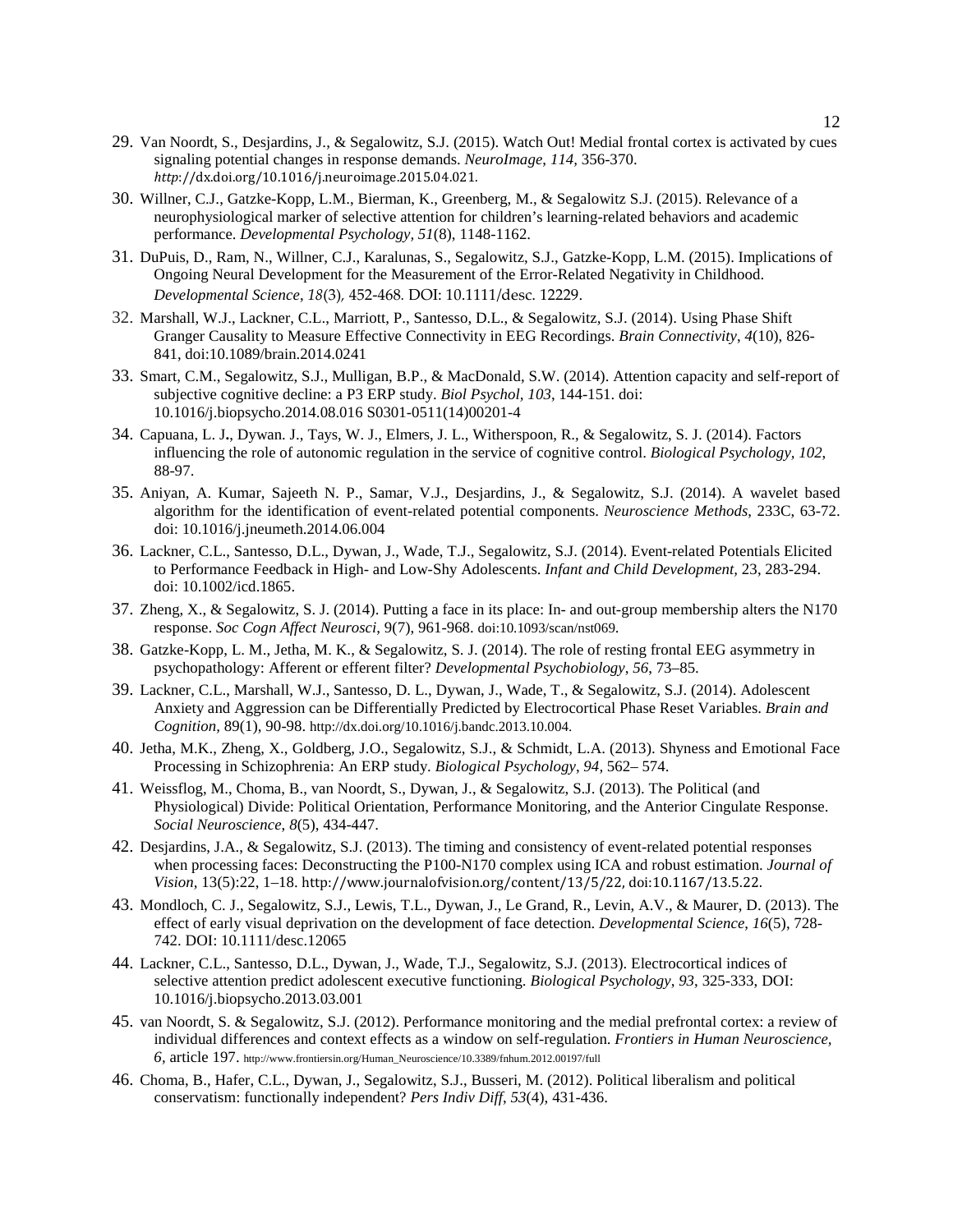- 47. Capuana, L., Dywan, J., Tays, W.J., & Segalowitz, S.J. (2012). Cardiac workload and inhibitory control in younger and older adults. *Biological Psychology*, *90*, 60-70.
- 48. Zheng, X., Mondloch, C.J., & Segalowitz, S.J. (2012). The timing of individual face recognition in the brain. *Neuropsychologia*, *50*(7), 1451-1461. doi:10.1016/j.neuropsychologia.2012.02.030
- 49. Segalowitz, S.J., Santesso, D.L., Willoughby, T., Reker, D.L., Campbell, K., Chalmers, H., & Rose-Krasnor, L. (2012). Adolescent peer interaction and trait surgency weaken medial prefrontal cortex responses to failure. *Social, Cognitive, and Affective Neuroscience. 7*(1), 115-124.
- 50. Jetha, M.K., Zheng, X., Schmidt, L.A., & Segalowitz, S.J. (2012). Shyness and the first 100 milliseconds of emotional face processing. *Social Neuroscience, 7*(1), 74-89. http://dx.doi.org/10.1080/17470919.2011.581539.
- 51. Masaki, H., Murphy, T.I., Desjardins, J.A., & Segalowitz, S.J. (2012). The error-related negativity associated with different strength of stimulus-response interference. *Clinical Neurophysiology*, *123*, 689–699. doi:10.1016/j.clinph.2011.07.043
- 52. Zheng, X., Mondloch, C.J., Nishimura, M., Vida, M.D., Segalowitz, S.J. (2011). Telling one face from another: Electrocortical correlates of facial characteristics among individual female faces. *Neuropsychologia, 49*, 3254–3264.
- 53. Santesso, D.L., Dzyundzak, A., Segalowitz, S.J. (2011). Age, sex and individual differences in punishment sensitivity: Factors influencing the feedback-related negativity. *Psychophysiology*, 48(11), 1481-1488.
- 54. Mathewson, K.J., Dywan, J., Snyder, P.J, Tays, W.J., & Segalowitz, S.J. (2011). Autonomic regulation and maze-learning performance in older and younger adults. *Biological Psychology*, *88*, 20-27.
- 55. Tays, W.J., Dywan, J., Capuana, L.J., & Segalowitz, S.J. (2011). Age-related differences during simple working memory decisions: ERP indices of early recognition and compensation failure. *Brain Research*, *1393*, 62-72.
- 56. Mathewson, K.J., Drmic, I.E., Jetha, M.K., Bryson, S.E., Goldberg, J.O., Hall, G.B., Santesso, D.L., Segalowitz, S.J., & Schmidt, L.A. (2011). Behavioral and cardiac responses to emotional Stroop in adults with autism spectrum disorders: Influence of medication. *Autism Research*, 4, 98-108.
- 57. Santesso, D. L., Drmic, I. E., Jetha, M. K., Bryson, S. E., Goldberg, J. O., Hall, G. B., Mathewson, K. J., Segalowitz, S. J., & Schmidt, L. A. (2011). An event-related source localization study of response monitoring and social impairments in autism spectrum disorder. *Psychophysiology, 48*, 241-251.
- 58. Mathewson, K.J., Jetha, M.K., Drmic, I.E., Bryson, S.E., Goldberg, J.O., Hall, G.B., Santesso, D.L., Segalowitz. S.J., & Schmidt, L.A. (2010). Autonomic predictors of Stroop performance in young and middleaged adults. *International Journal of Psychophysiology, 76*, 123-129.
- 59. Segalowitz, S.J., Santesso, D., Chantziantoniou, D., Murphy, T.I., Homan, D., Khan, S. (2010). Retest reliability of medial frontal negativities during performance monitoring. *Psychophysiology*, *47*, 260-270.
- 60. Segalowitz, S. J., Santesso, D. L., & Jetha, M. K. (2010). Electrophysiological changes during adolescence: A review. *Brain and Cognition*, *72*(1), 86-100.
- 61. Tays, W.J., Dywan, J., & Segalowitz, S.J. (2009). General proactive interference and the N450 effect. *Neuroscience Letters*, *462*, 239-243.
- 62. Segalowitz, S.J. & Dywan, J. (2009). Individual differences and developmental change in the ERN response: implications for models of ACC function. *Psychological Research*, *73*, 857-870.
- 63. Segalowitz, S.J. & Zheng, X. (2009). An ERP study of category priming: Evidence of early lexical semantic access. *Biological Psychology*, *80*, 122-129.
- 64. Santesso, D., & Segalowitz, S.J. (2009). The error-related negativity is related to risk-taking and empathy in young men. *Psychophysiology*, *46*, 143-152.
- 65. Mathewson, K.J., Dywan, J., Snyder, P.J., Tays, W.J., & Segalowitz, S.J. (2008). Aging and electrocortical response to error feedback during a spatial learning task. *Psychophysiology, 45*, 936-948.
- 66. Santesso, D.L., Segalowitz, S.J., Ashbaugh, A.R., Antony, M. M., McCabe, R.E., & Schmidt, L.A. (2008). Frontal EEG asymmetry and sensation seeking in young adults. *Biological Psychology, 78*, 164–172.
- 67. Tays, W. J., Dywan, J., Mathewson, K. J., & Segalowitz, S. J. (2008). Age differences in target detection and interference resolution in working memory. *Journal of Cognitive Neuroscience*, *20*, 2250-2262.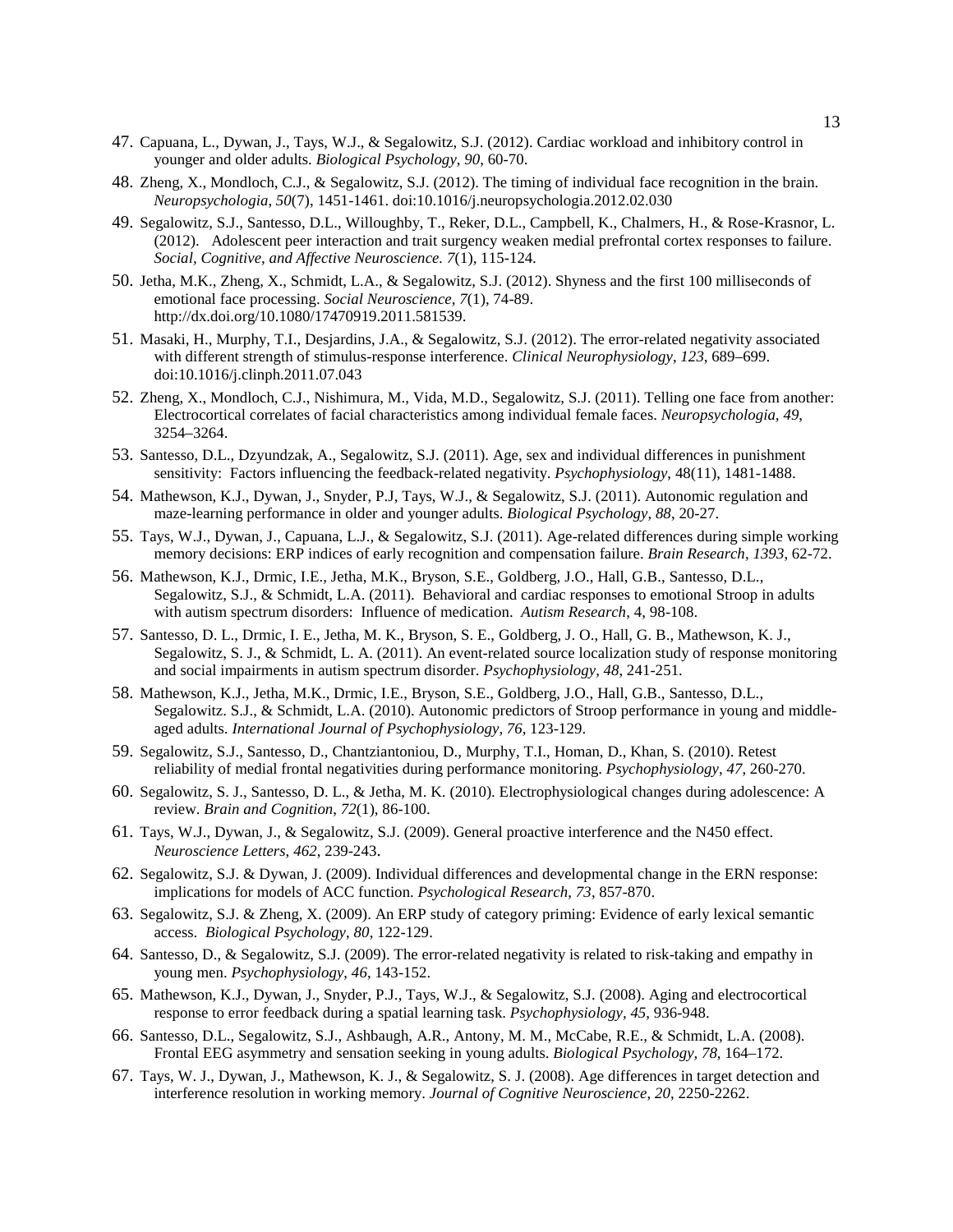- 68. Dywan, J., Mathewson, K. J., Choma, B. L., Rosenfeld, B., & Segalowitz, S. J. (2008). Autonomic and electrophysiological correlates of emotional intensity in older and younger adults. *Psychophysiology*, *45*, 389–397.
- 69. Santesso, D.L. & Segalowitz, S.J. (2008). Development of error-related ERPs in middle to late adolescent males. *Developmental Psychology*, *44,* 205-217.
- 70. Schmidt, L.A., Santesso, D.L., Schulkin, J., Segalowitz, S.J. (2007). Shyness is a necessary but not sufficient condition for high salivary cortisol in typically developing 10 year-old children. *Personality and Individual Differences*, *43*, 1541-1551.
- 71. Munro, G., Dywan, J., Harris, G.T., McKee, S., Unsal, A., & Segalowitz, S.J. (2007). ERN varies with degree of psychopathy in an emotion discrimination task. *Biological Psychology*, *76*, 31-42.
- 72. Stemmer, B., Segalowitz, S. J., Dywan, J., Panisset, M., & Melmed, C. (2007). The error negativity in nonmedicated and medicated patients with Parkinson's disease. *Clinical Neurophysiology*, *118,* 1223-1229.
- 73. Segalowitz, S.J., Mahaney, P., Santesso, D.L., MacGregor, L., Muir, C., Dywan, J. & Willer, B. (2007). Retest reliability in adolescents of a computerized neuropsychological battery used to assess recovery from concussion. *NeuroRehabilitation, 22,* 1-9.
- 74. Munro, G. Dywan, J., Harris, G. T., McKee, S., Unsal, A. & Segalowitz, S. J. (2007). Response inhibition in psychopathy: The frontal N2 and P3. *Neuroscience Letters, 418,* 149–153.
- 75. Stieben, J., Lewis, M.D., Granic, I., Zelazo, P.D., Segalowitz, S.J., & Pepler, D. (2007). Neurophysiological mechanisms of emotion regulation for subtypes of externalizing children. *Development & Psychopathology, 19,* 455-480.
- 76. Beaton, E.A. , Schmidt, L.A. , Ashbaugh, A.R., Santesso, D.L., Antony, M.M. , McCabe, R.E., Segalowitz, S.J., Schulkin, J. (2006). Low Salivary Cortisol Levels among Socially Anxious Young Adults: Preliminary Evidence from a Selected and a Non-selected Sample. *Personality and Individual Differences, 41,* 1217-1228.
- 77. Santesso, D., Segalowitz, S.J. & Schmidt, L.A. (2006). Error-related electrocortical responses in 10-year-old children and young adults. *Developmental Science, 9(5),* 473-481.
- 78. Murphy, T.I., Richard, M., Masaki, H. & Segalowitz S.J. (2006). The Effect of Sleepiness on Performance Monitoring: I know what I am doing, but do I care? *Journal of Sleep Research, 15,* 15-21.
- 79. Lewis, M.D., Lamm, C., Segalowitz, S.J., Stieben, J. & Zelazo, P.D. (2006). Neurophysiological Correlates of Emotion Regulation in Children and Adolescents. *Journal of Cognitive Neuroscience, 18(3),* 430-443.
- 80. Santesso, D., Segalowitz, S.J. & Schmidt, L.A. (2006). Error-Related Electrocortical Responses are Enhanced in Children With Obsessive-Compulsive Behaviors. *Developmental Neuropsychology, 29(3),* 431- 445.
- 81. Santesso, D., Reker, D. L., Schmidt, L.A., & Segalowitz, S.J. (2006). Frontal electroencephalogram activation asymmetry, emotional intelligence, and externalizing behaviors in 10-year-old children. *Child Psychiatry and Human Development, 36(3),* 311-328.
- 82. Mathewson, K., Dywan, J. & Segalowitz, S.J. (2005). Brain bases of error-related ERPs as influenced by age and task. *Biological Psychology, 70,* 88-104.
- 83. Santesso, D., Segalowitz, S.J. & Schmidt, L.A. (2005). ERP Correlates of Error Monitoring in 10 Year Olds are Related to Socialization. *Biological Psychology, 70,* 79-87.
- 84. Leclerc, C., Segalowitz, S.J., Desjardins, J., Lassonde, M. & Lepore, F. (2005). EEG coherence in early-blind humans during sound localization. *Neuroscience Letters, 376,* 154-159.
- 85. Segalowitz, S.J. & Lane, K. (2004). Perceptual fluency and lexical access for function versus content words. *Behavioral and Brain Sciences, 27,* 307-308.
- 86. Ridderinkhof, K.R., van den Wildenberg, W.P.M., Segalowitz, S.J. & Carter, C.S. (2004). Neurocognitive mechanisms of cognitive control: The role of prefrontal cortex in action selection, response inhibition, performance monitoring, and reward-based learning. *Brain and Cognition, 56(2),* 129-140.
- 87. Pailing, P.I. & Segalowitz, S.J. (2004). The effects of uncertainty in error monitoring on associated ERPs. *Brain and Cognition, 56,* 215-233.
- 88. Davies, P.L., Segalowitz, S.J. & Gavin, W.J. (2004). Development of Error Monitoring ERPs in Adolescents. *Annals of the New York Academy of Sciences, 1021,* 324-328.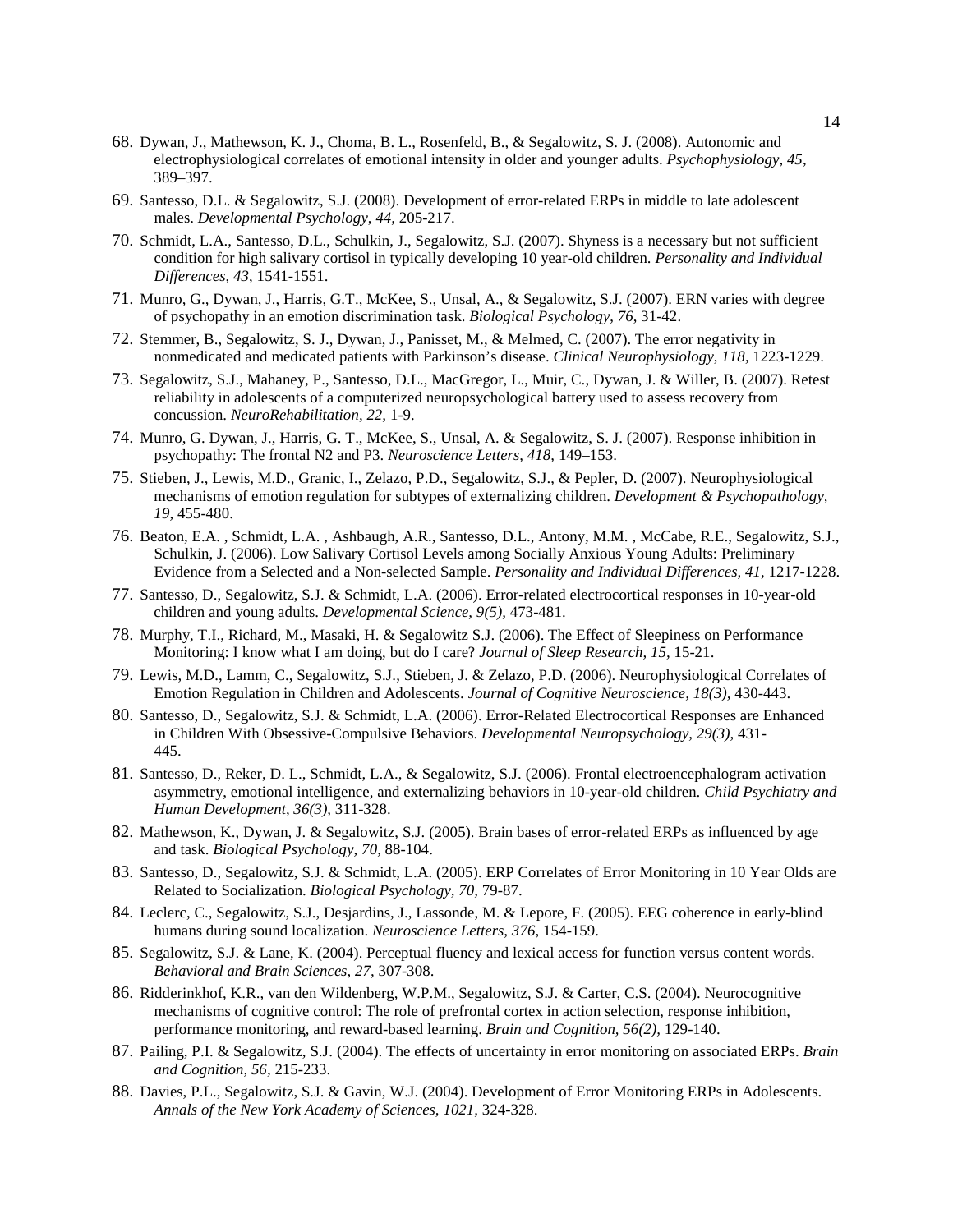- 89. Murphy, T.I. & Segalowitz, S.J. (2004). Eliminating the P300 rebound in short oddball paradigms. *International Journal of Psychophysiology, 53(3),* 233-238.
- 90. Davies, P.L., Segalowitz, S.J., Gavin, W.J. (2004). Development of Response-Monitoring ERPs in 7- to 25- Year-Olds. *Developmental Neuropsychology, 25(3),* 355-376.
- 91. Segalowitz, S.J. & Davies, P.L. (2004). Charting the maturation of the frontal lobe: an electrophysiological strategy. *Brain and Cognition, 55,* 116-133.
- 92. Pailing, P.E. & Segalowitz, S.J. (2004). The error-related negativity (ERN/Ne) as a state and trait measure: motivation, personality and ERPs in response to errors. *Psychophysiology, 41,* 84-95.
- 93. McNeely, H., Dywan, J., & Segalowitz, S.J. (2004). ERP indices of emotionality and semantic cohesiveness during recognition judgements. *Psychophysiology, 41,* 117-129.
- 94. Stemmer, B., Segalowitz, S.J., Witzke, W., & Schoenle, P.W. (2003). Error detection in patients with lesions to the medial prefrontal cortex: An ERP study. *Neuropsychologia, 42,* 118-130.
- 95. Band, G. P., Ridderinkhof, K. R., & Segalowitz, S. (2002). Explaining neurocognitive aging: is one factor enough? *Brain and Cognition, 49(3),* 259-267.
- 96. Dywan, J. Segalowitz, S.J. & Arsenault, A. (2002). Electrophysiological response during source memory decisions in older and younger adults. *Brain and Cognition, 49,* 322-340.
- 97. Hopkins, M. J., Dywan, J., & Segalowitz, S. J. (2002). Altered electrodermal response to facial expression after closed head injury. *Brain Injury, 16,* 245-257.
- 98. Pailing, P.E., Segalowitz, S.J., Dywan, J. & Davies, P.L. (2002). Error Negativity (Ne/ERN) and Response Control. *Psychophysiology, 39,* 198-206.
- 99. Segalowitz, S.J., Wintink, A.J., & Cudmore, L.J. (2001). P300 topographical change with task familiarization and task complexity. *Cognitive Brain Research, 12,* 451-457.
- 100. Baker, K., Segalowitz, S.J., & Ferlisi, M-C. (2001). The effect of differing scoring methods for the Tower of London Task on developmental patterns of performance. *The Clinical Neuropsychologist, 15,* 309-313.
- 101. Davies, P.L., Segalowitz, S.J., Dywan, J., & Pailing, P.E. (2001). Error-related negativity and positivity as they relate to other ERP indices of attentional control and stimulus processing. *Biological Psychology, 56,* 191- 206.
- 102. McNeely, H.E., Dywan, J., & Segalowitz, S.J. (2001). ERP evidence for age differences in susceptibility to emotional distraction in a source monitoring task. *Brain and Cognition, 47,* 165-169 (short communication).
- 103. Segalowitz, S.J., Bernstein, D.M., & Lawson, S. (2001). P300 event-related potential decrements in wellfunctioning university students with mild head injury. *Brain and Cognition, 45,* 342-356.
- 104. Dywan, J., Segalowitz, S. J., Webster, L., Hendry, K., & Harding, J. (2001). ERP evidence for age-related differences in attentional allocation during a source monitoring task. *Developmental Neuropsychology, 19,* 99-120.
- 105. Baker, K., Segalowitz, S.J., & Ferlisi, M-C. (2001). The relation between performance on the Wisconsin Card Sorting Test and working memory, inhibition and complex attention in children and adults. *Brain and Cognition, 47,* 186-189 (short communication).
- 106. Chevalier, H., Metz-Lutz, M-N., & Segalowitz, S.J. (2000). Impulsivity and control of inhibition in benign focal childhood epilepsy. Brain and Cognition, 43, 86-90 (short communication).
- 107. Ross, P. & Segalowitz, S.J. (2000). An EEG coherence test of the frontal dorsal-versus-ventral hypothesis in nback working memory. *Brain and Cognition, 43,* 375-379 (short communication).
- 108. Cudmore, L.J., & Segalowitz, S.J. (2000). Signal-to-noise ratio sensitivity in ERPs to stimulus and task complexity: different effects for early and late components. *Brain and Cognition, 43,* 130-134 (short communication).
- 109. Segalowitz, S.J. & Lane, K. (2000). Lexical access of function versus content words. *Brain and Language, 75,*  376-389.
- 110. Segalowitz, S.J. (2000). Predicting child language impairment from too many variables: Overinterpreting stepwise discriminant function analysis. *Brain and Language, 71,* 337-343.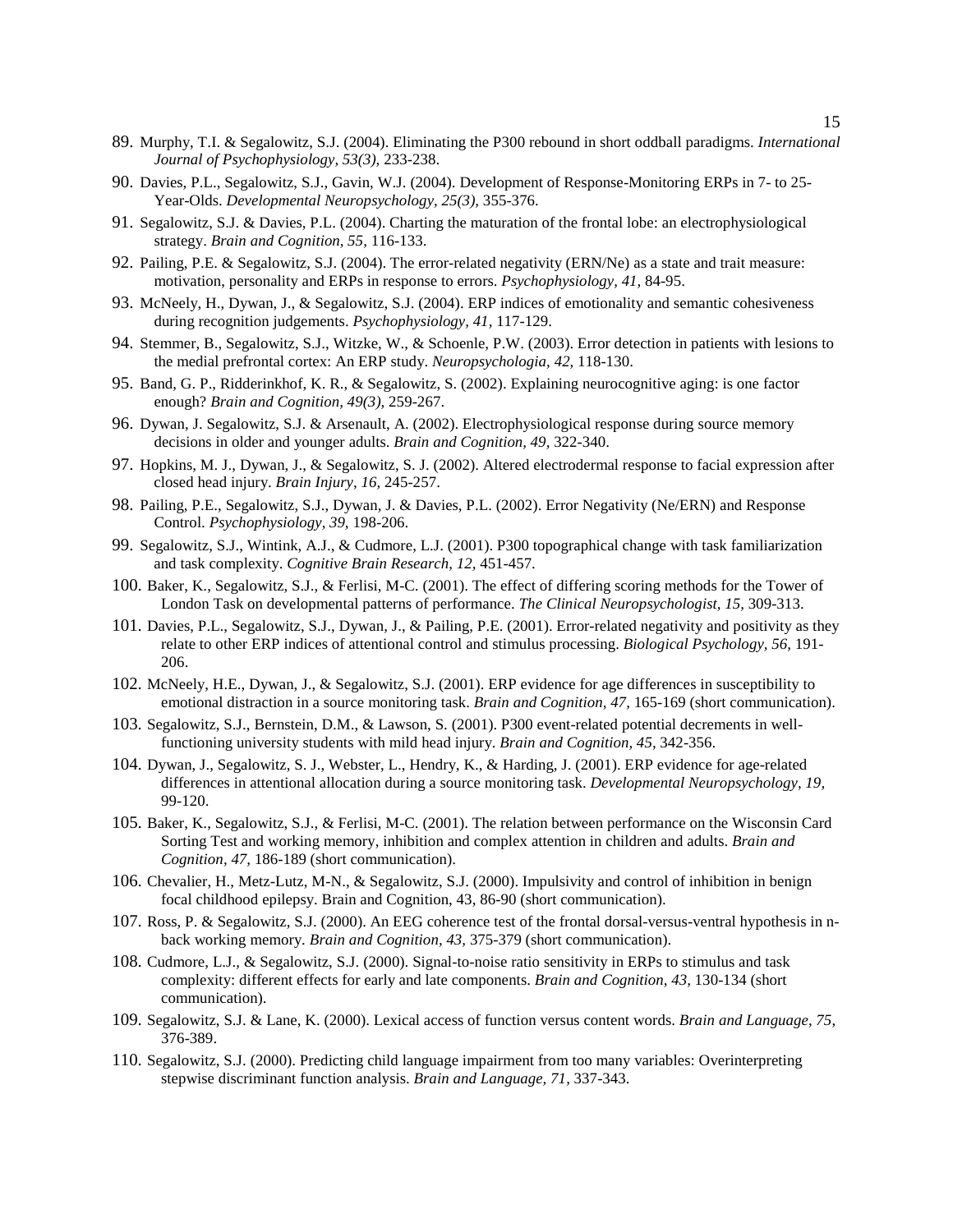- 111. Cudmore, L.J., Segalowitz, S.J., & Dywan, J. (2000). EEG Coherence Shows Altered Frontal-Parietal Communication in TBI During a Dual-Task. *Brain and Cognition, 44,* 86-90 (short communication).
- 112. Segalowitz, S.J. (2000). Dynamics and variability of brain activation: Searching for neural correlates of skill acquisition. *Brain and Cognition, 42,* 163-165.
- 113. Segalowitz, S.J. (1999). Why twin studies don't really tell us much about human heritability. *Behavioral and Brain Sciences, 22,* 904-905.
- 114. Segalowitz, N.S., Poulsen, C., & Segalowitz, S.J. (1999). RT coefficient of variation is differentially sensitive to executive control involvement in an attention switching task. *Brain and Cognition, 40,* 255-258.
- 115. Dywan, J., Segalowitz, S.J., & Webster, L. (1998). Source monitoring: ERP evidence for greater reactivity to non-target information in older adults. *Brain and Cognition, 36,* 390-430.
- 116. Segalowitz, S.J., Segalowitz, N.S., & Wood, A. (1998). Assessing the development of automaticity in second language word recognition. *Applied Psycholinguistics, 19,* 53-67.
- 117. Storrie-Baker, H.J., Segalowitz, S.J., Black, S.E., McLean, J.A.G., & Sullivan, N. (1997). Improvement of hemispatial neglect with cold-water calorics: An electrophysiological test of the arousal hypothesis of neglect in a case study. *Journal of the International Neuropsychological Society, 3,* 394-402.
- 118. Segalowitz, S.J., Van Roon, P., & Dywan, J. (1997). The ERP late positivity: A graduated response to stimulus repetition. *NeuroReport, 8,* 757-760.
- 119. Segalowitz, S.J., Dywan, J. & Unsal, A. (1997). Attentional factors in response time variability after traumatic brain injury: An ERP study. *Journal of the International Neuropsychological Society, 3,* 95-107.
- 120. Dywan, J. & Segalowitz, S.J. (1996). Self- and family ratings of adaptive behavior after traumatic brain injury: Psychometric scores and frontally generated ERPs. *Journal of Head Trauma Rehabilitation, 11,* 79-95.
- 121. Dywan, J., Segalowitz, S.J., DiMatteo, L., & Murphy, W. (1996). Late slow potential indices of face recognition in prosopagnosia. *Brain and Cognition, 30,* 408-411 (short communication).
- 122. Segalowitz, N.S., Watson, V., & Segalowitz, S.J. (1995). Vocabulary skill: Single case assessment of automaticity of word recognition in a timed lexical decision task. *Second Language Research, 11,* 121-136.
- 123. Segalowitz, S.J. & Lawson, S. (1995). Subtle symptoms associated with self-reported mild head injury. *Journal of Learning Disabilities, 28,* 309-319.
- 124. Unsal, A. & Segalowitz, S.J. (1995). Sources of P300 attenuation after head injury: Single trial amplitude, latency jitter, and EEG power. *Psychophysiology, 32(3),* 249-256.
- 125. Dywan, J., Segalowitz, S.J., & Williamson, L. (1994). Memory for source and frontal lobe function in older adults: Psychometric and electrophysiological (CNV) correlates. *Psychology and Aging, 9,* 568-577.
- 126. Segalowitz, S.J., Berge, B.E., Lawson, S., & Brown, D. (1994). If you can replicate the handedness-immune disorder effect, the more power to you. *Brain and Cognition, 26,* 217-227.
- 127. Weber, A.M., Segalowitz, S.J., Levine, M.L., & Cooper, D.C. (1994). Attentional capacity in children with learning disabilities. *Assessment in Rehab. and Exceptionality, 1,* 235-250.
- 128. Segalowitz, S.J. & Barnes, K.L. (1993). The reliability of ERP components in the auditory oddball paradigm. *Psychophysiology, 30*(5)*,* 451-459.
- 129. Segalowitz, N.S. & Segalowitz, S.J. (1993). Skilled performance, practice and the differentiation of speed-up from automatization effects: Evidence from second language word recognition. *Applied Psycholinguistics, 14,* 369-385.
- 130. Benjafield, J. & Segalowitz, S.J. (1993). Left and right in Leonardo's drawings of faces. *Empirical Studies of the Arts, 11,* 25-32.
- 131. Dywan, J., Segalowitz, S.J., Henderson, L., & Jacoby, L. (1993). Memory for source in traumatic brain injury. *Brain and Cognition, 21,* 20-43.
- 132. Dywan, J., Segalowitz, S.J. & Unsal, A. (1992). Speed of information processing, health and cognitive performance in older adults. *Developmental Neuropsychology, 8,* 473-490.
- 133. Segalowitz, S.J. & Rose-Krasnor, L. (1992). The construct of brain maturation in theories of child development. *Brain and Cognition, 20,* 1-7.